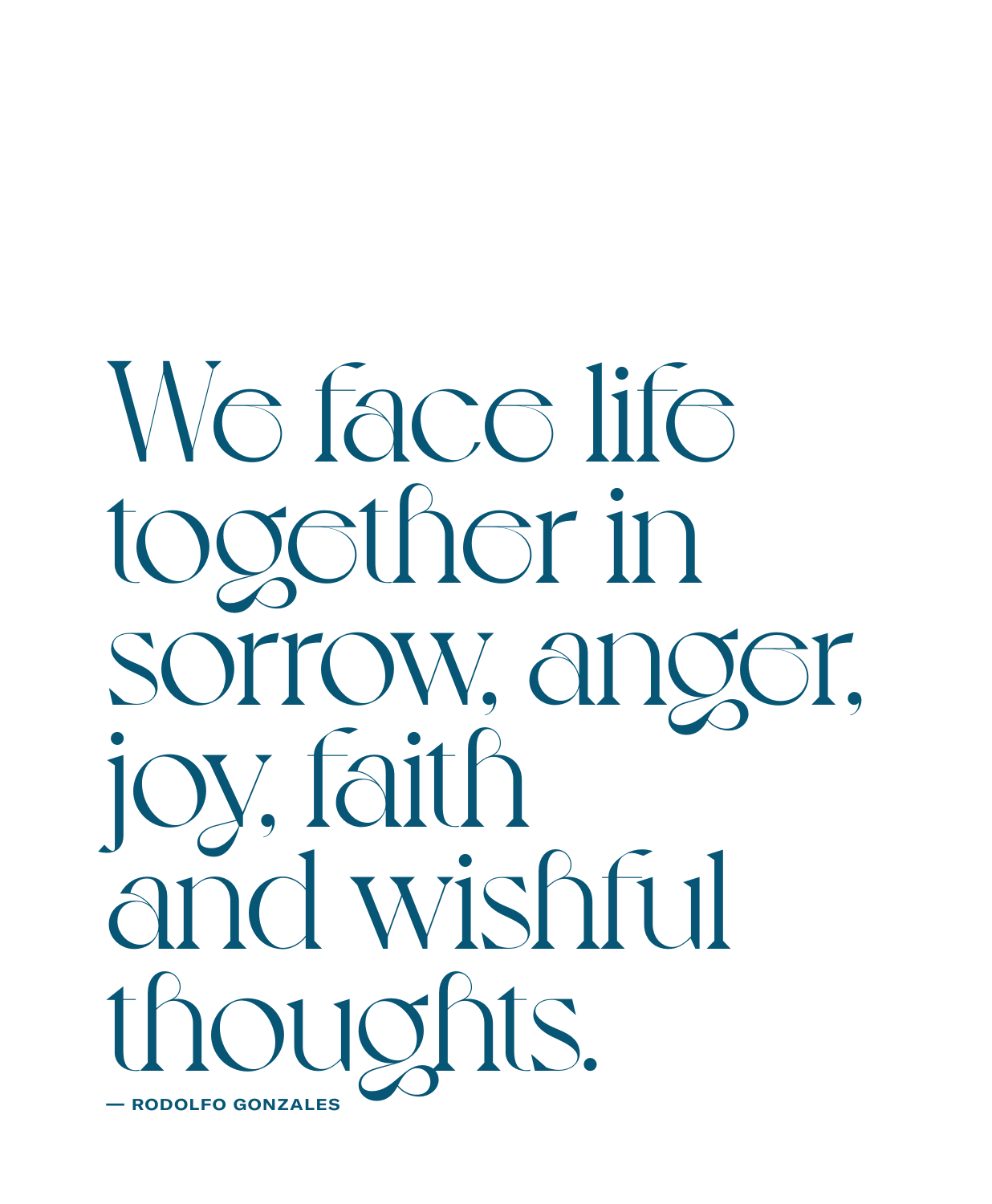## Cocktails

#### REFRESHING

#### DENVER WITH A VIEW

Juniper Jones Gin, Grapefruit, Lime, Campari, Club Soda, Lava Salt

14

YO SOY JOAQUIN

Espolon Blanco Tequila, Ancho Reyes Verde, Aperol, Lime, Pineapple, Habanero

14

#### LIME & YUZU SPRITZ

Aperol, Lime & Yuzu Spritz, Sparkling Wine, Orange

12

#### JERRY'S DILEMMA

Roku Gin, Green Tea, St. Germain, Benedictine, Lemon Juice, Honey, Absinthe Rinse

14

#### CAFE COLADA

Ilegal Mezcal, Blackstrap Rum, Orange, Coconut, Coffee Liqueur, Pedro Jimenez

14

#### THE UNION MEADOW

Belvedere, Rittenhouse Rye, Luxardo Amaro, Cinnamon, Maple, Apple Cider, Egg White

14

#### SUNDAY'S HIGHBALL

Sunday's Japanese Whisky, Sunday's Highball Ice, Fever Tree Club Soda, Lemon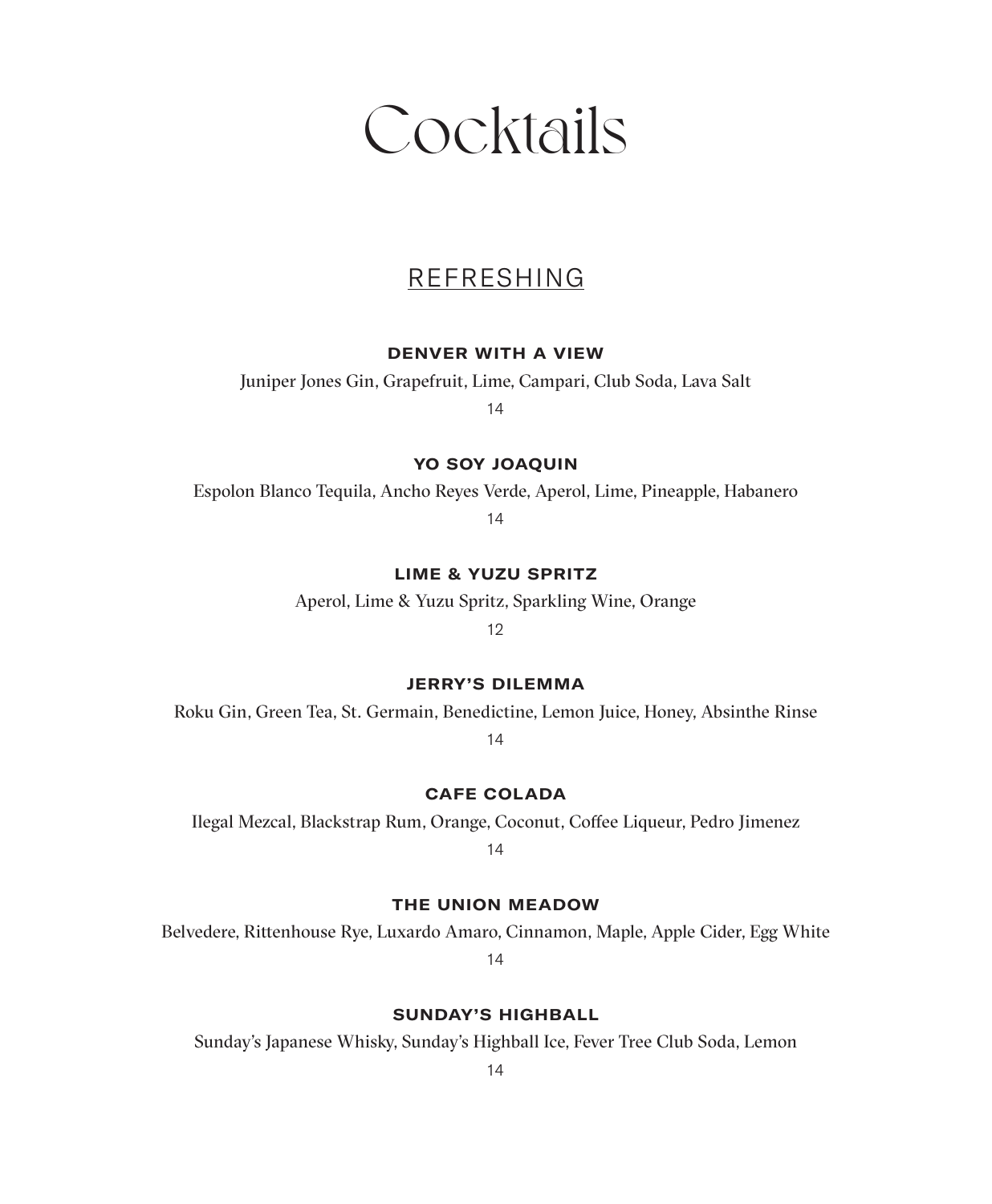### **STIRRED**

#### RAINBOW CURVE

Hendrick's Lunar Gin, Crème de Violette, Alvear Pale Cream Sherry, Breckenridge Bitters

14

#### MIDNIGHT AT THE CREEK

Basil Hayden Dark Rye, Honey-Roasted Hazelnut, Chicory, Orange Bitters

15

#### HEY MAMA

Hamilton Rum, Jameson Black Barrel, Spiced Demerara, Bitters

14

### ZERO PROOF

#### ARNOLD PALMER FIZZ

Teakoe Black Tea, Lemonade

5

#### RASPBERRY COLADA

Raspberry Shrub, Lime, Pineapple, Coconut

7

#### CARDAMOM COLLINS

Cardamom Bitters, Cardamom Syrup, Club Soda, Orange

5

#### GINGER BEER

Fever Tree Ginger Beer, Fresh Lime

5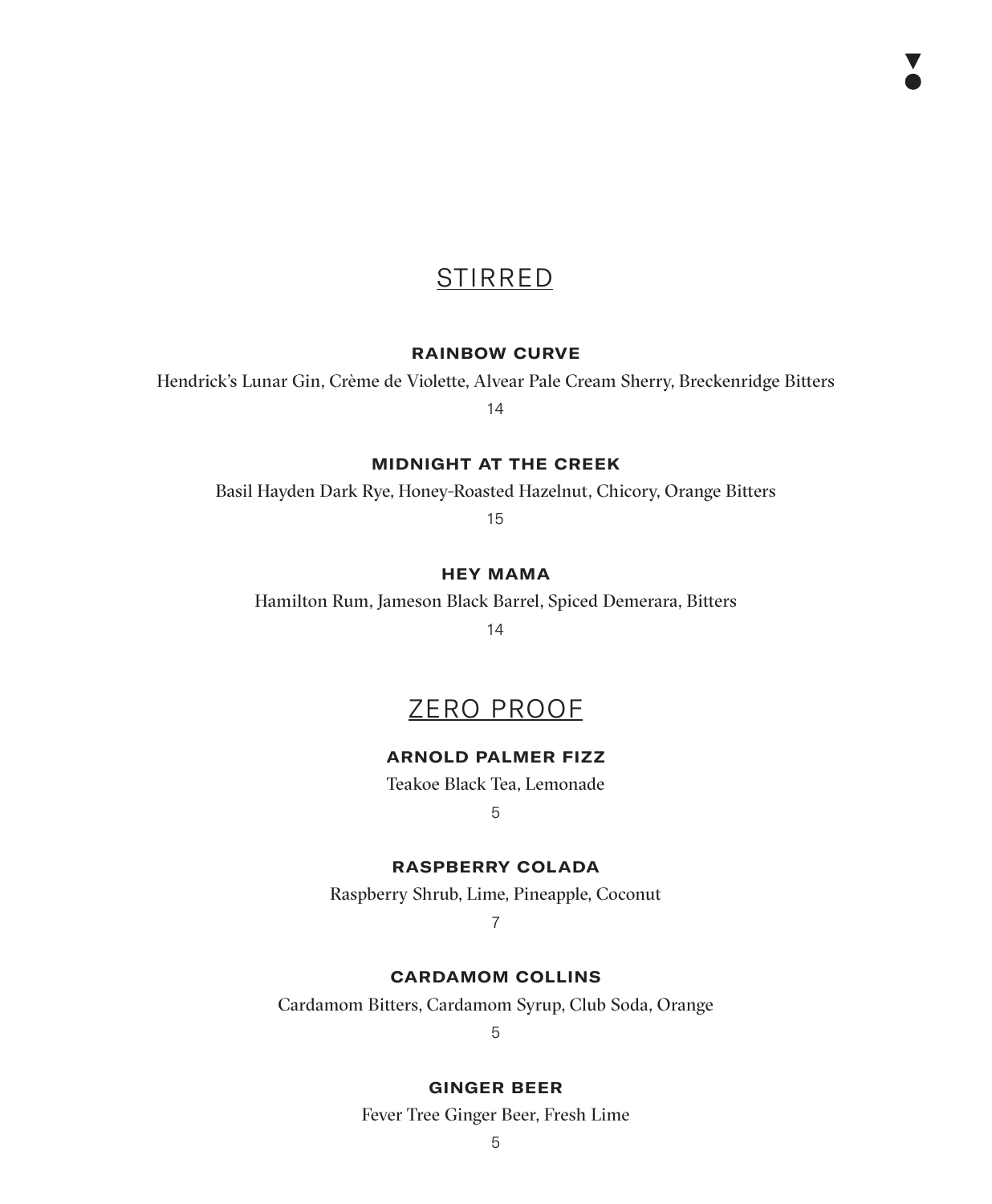## Beer

### DRAFTS

ODELL 90 SHILLING AMBER ALE 6 STEM PEAR CIDER 6 CEREBRAL RARE TRAIT IPA 7 CROOKED STAVE BRETT OF A KIND 6 DRY DOCK APRICOT BLONDE 6 COORS LIGHT 5

### CANS

- LEFT HAND MILK STOUT 6 STATION 26 TANGERINE CREAM ALE 6 STATION 26 JUICY BANGER IPA 6 HEINEKEN 6 HEINEKEN 0.0 5
	- COORS BANQUET 5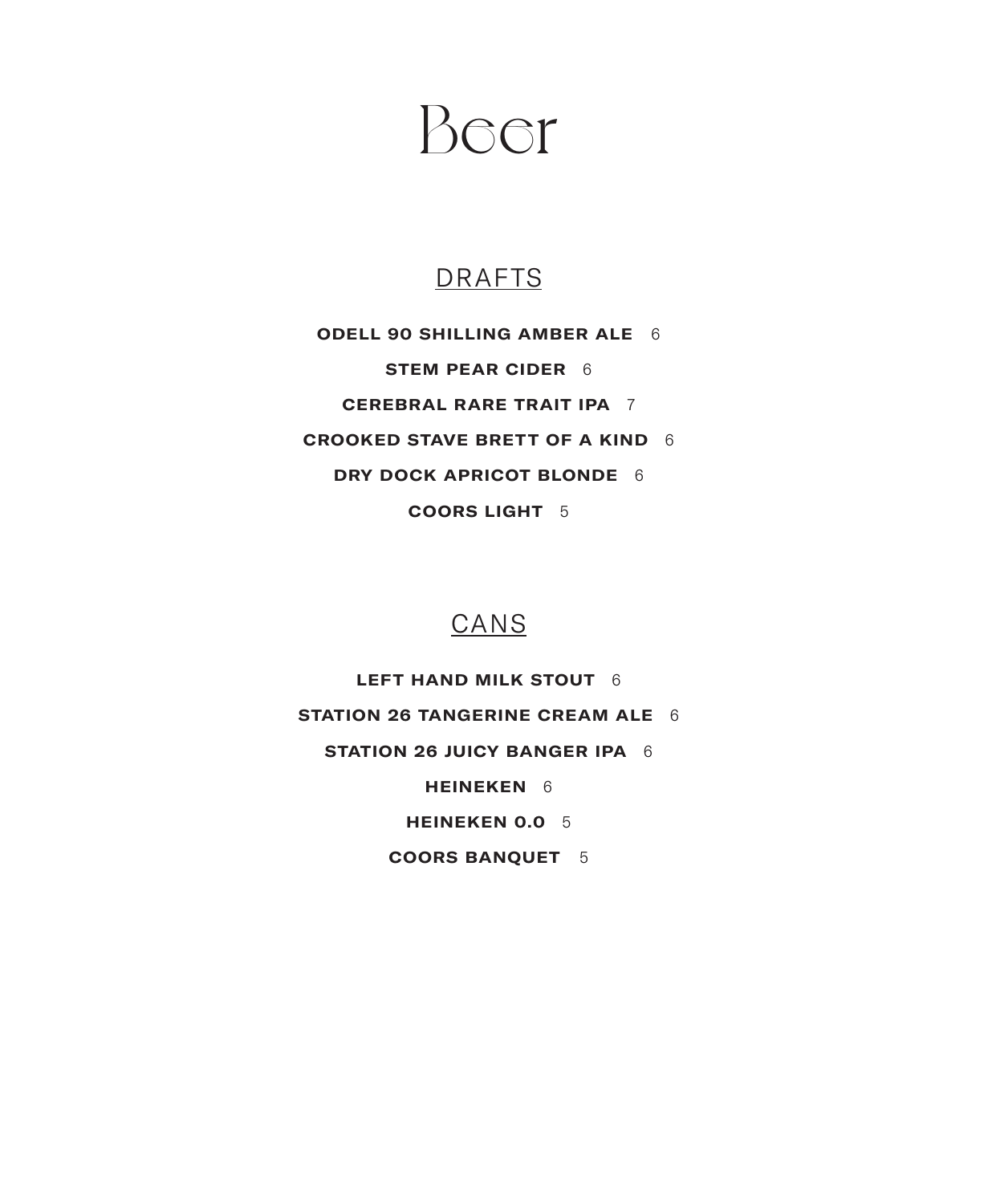

WINE LIST



LOOK FOR THIS SYMBOL INDICATING WOMEN WINEMAKERS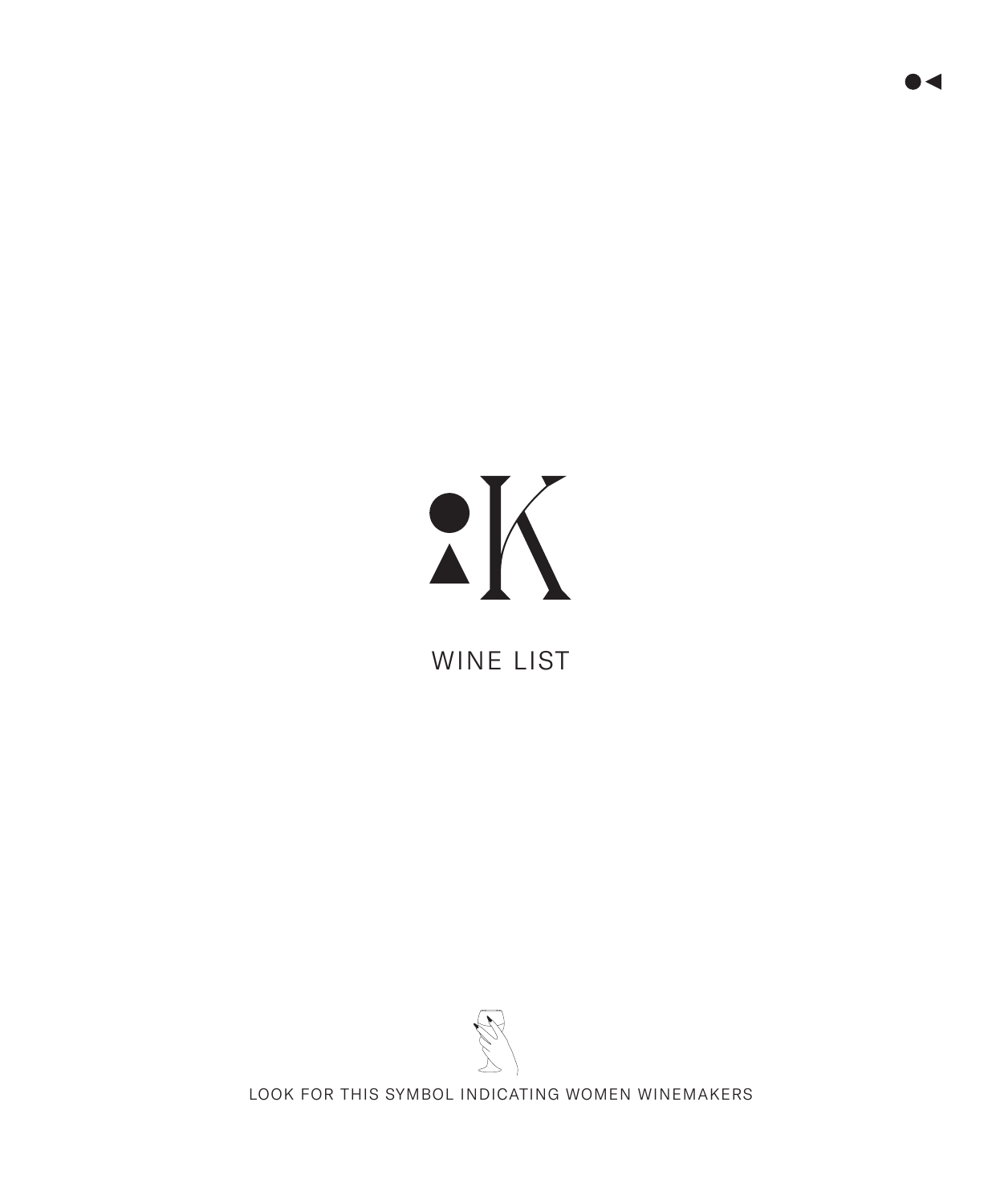## By The Glass

| SPARKLING                                                       |    |     |
|-----------------------------------------------------------------|----|-----|
| <b>PROSECCO, Bervini, Veneto, Italy, NV</b>                     | 9  | 45  |
| <b>CRÉMANT, Gérard Bertrand, Languedoc, South of France, NV</b> | 12 | 60  |
| CHAMPAGNE, Henriot "Brut Souverain", France NV                  | 22 | 110 |
| <b>BRUT, Chandon, California, NV</b>                            | 14 | 70  |

### **WHITE**

| <b>SAUVIGNON BLANC, Hay Maker, Marlborough, New Zealand, 2020</b>             | 12 | 60 |
|-------------------------------------------------------------------------------|----|----|
| <b>SAUVIGNON BLANC, Domaine du Carrou, Sancerre, FR, 2019</b>                 | 18 | 90 |
| <b>ALBARIÑO, Chaves Castel Forno, Rías Baixas, Spain, 2019</b>                | 14 | 70 |
| <b>PINOT GRIGIO, Livio Felluga, Friuli-Venezia Giulia, Italy, 2018</b>        | 14 | 70 |
| RIESLING, Weingut Dr. Fischer, Mosel, Germany, 2018                           | 16 | 80 |
| <b>GRÜNER VELTLINER, Domäne Wachau, "Federspiel Terrassen", Austria, 2019</b> | 12 | 60 |
| <b>CHARDONNAY</b> , Stags' Leap, Napa Valley, CA, 2019                        | 16 | 80 |
| <b>CHARDONNAY, William Fevre Champs Royaux, Chablis, FR, 2018</b>             | 19 | 95 |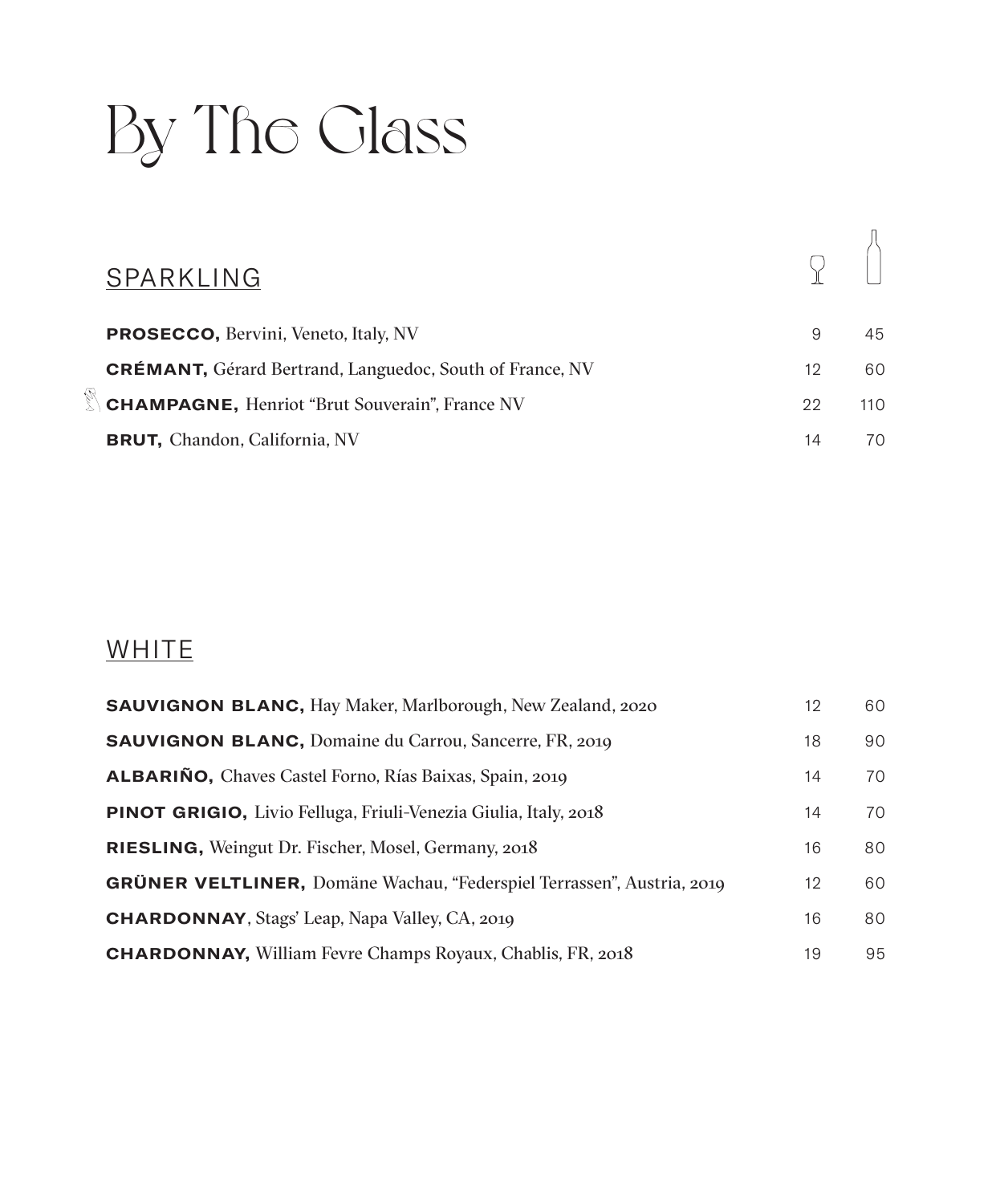$\tilde{\blacktriangle}$ 

| <b>GRENACHE,</b> Château d'esclans, "Whispering Angel Rosé", Côtes de Provence, FR, 2019 14 |    | 70  |
|---------------------------------------------------------------------------------------------|----|-----|
| <b>GRENACHE, Domaine de L'Ile, maison CHANEL, Côtes de Provence Rosé, 2020</b>              | 22 | 110 |
| <b>SYRAH, Rumor Rosé, Côtes de Provence, FR, 2019</b>                                       | 18 | 90  |
| <b>CRÉMANT ROSE, Gerard Bertrand, Limoux, FR, 2018</b>                                      | 12 | 60  |

### RED

ROSÉ

| <b>PINOT NOIR, Vincent Girardin, Bourgogne, FR, 2019</b>                     |    | 85 |
|------------------------------------------------------------------------------|----|----|
| BARBERA, Marchesi di Barolo, "Ruvei", Barbera d'Alba, Italy, 2018            | 14 | 70 |
| PINOT NOIR, Dobbes Family, Grand Assemblage, Willamette Valley, Oregon, 2018 | 16 | 80 |
| <b>TEMPRANILLO, Numanthia Termes, Toto, Spain, 2016</b>                      | 15 | 75 |
| <b>CABERNET SAUVIGNON, Fableist, Paso Robles, California, 2018</b>           | 14 | 70 |
| <b>MALBEC,</b> Piattelli Vineyards, Grand Reserve, Mendoza, Argentina, 2018  | 12 | 60 |
| RED BLEND, Conundrum, CA, 2019                                               | 15 | 75 |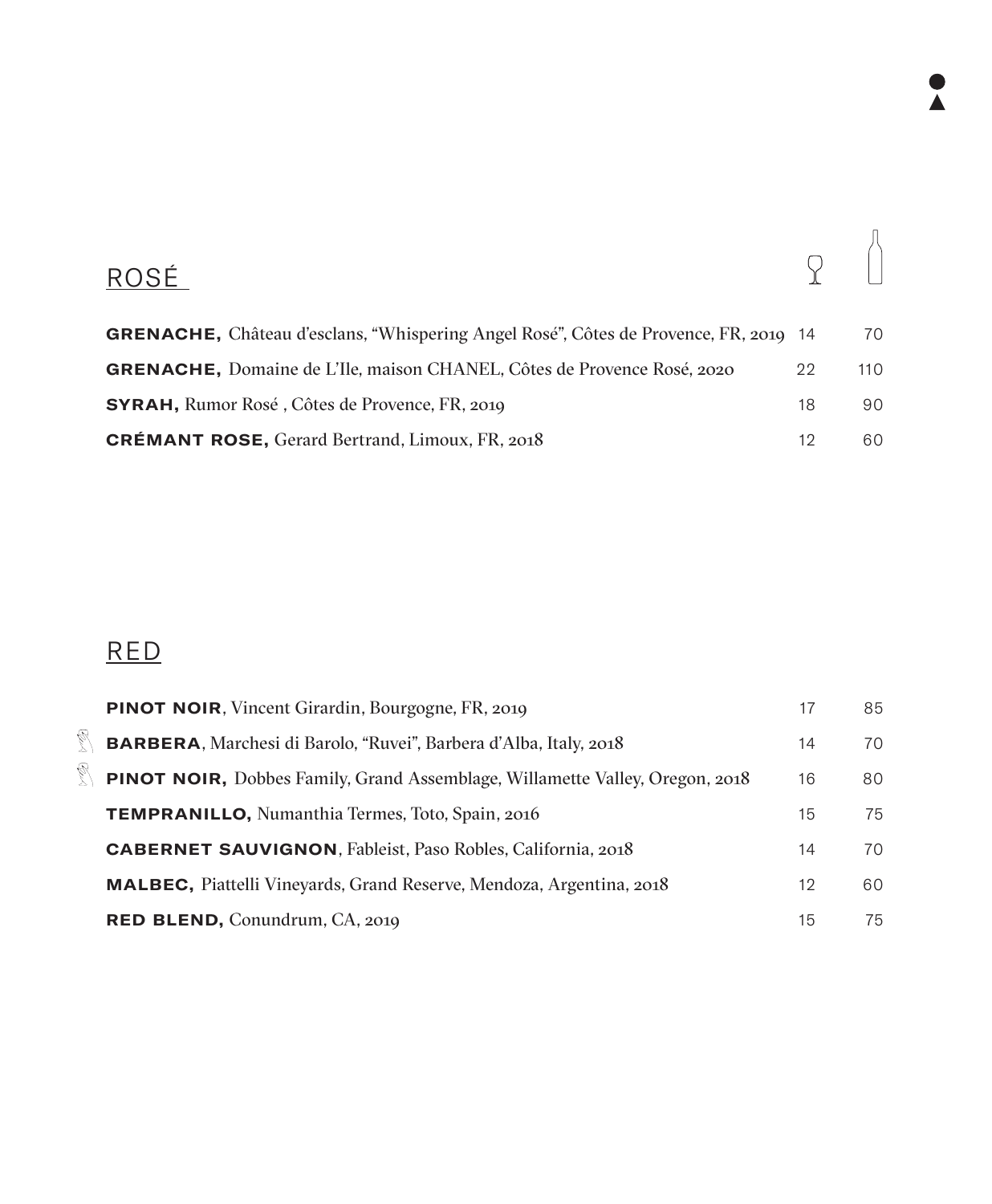## Coravin Program

|                                                                         |     | $\bigcup_{5 \text{ oz } \downarrow}$ 2.5 oz |
|-------------------------------------------------------------------------|-----|---------------------------------------------|
| Château Montelena, CHARDONNAY, Napa Valley, CA, 2018                    | 32  | 16                                          |
| Opus One, <b>BORDEAUX RED BLEND</b> , Napa Valley, CA, 2018             | 108 | 54                                          |
| Overture Opus One, <b>BORDEAUX RED BLEND</b> , Napa Valley, CA, 2018/19 | 64  | 32                                          |
| Silver Oak, CABERNET SAUVIGNON, Napa Valley, CA, 2016                   | 58  | 29                                          |

We are happy to introduce an exclusive list of wines by the glass using the Coravin Wine Preservation System which allows you to pour wine from a bottle without removing the cork. Whether you want a glass, or more, your last glass will always taste just as amazing as your first.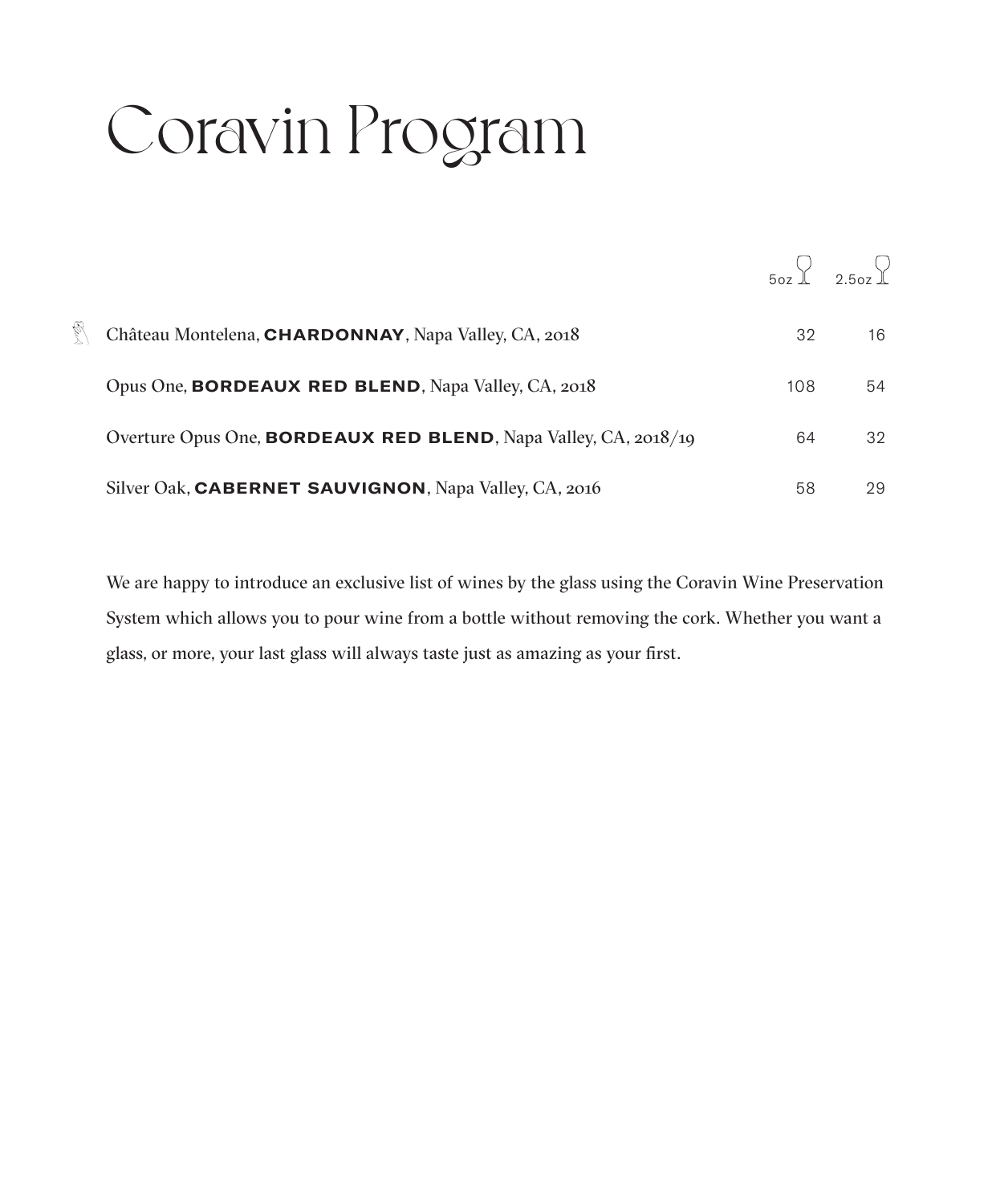| SPARKLING                                                            |     |
|----------------------------------------------------------------------|-----|
| Bervini, PROSECCO, Veneto, Italy, NV                                 | 45  |
| J Vineyards & Winery, SPARKLING ROSÉ, Russian River Valley, CA, 2019 | 75  |
| Gérard Bertrand, CRÉMANT, Languedoc, South of France, NV             | 60  |
| Lucien Albrecht, CRÉMANT, Alsace, Brut Rosé, France, NV              | 72  |
| Ca' del Bosco, FRANCIACORTA CUVEE PRESTIGE, Extra Brut, Italy, NV    | 85  |
| Chandon, BRUT, California, NV                                        | 70  |
| Henriot, <b>CHAMPAGNE</b> , "Brut Souverain", France NV              | 110 |
| Veuve Clicquot, <b>CHAMPAGNE</b> , "Yellow Label", Brut, France, NV  | 125 |
| Billecart-Salmon, CHAMPAGNE, Brut, France, NV                        | 125 |
| Billecart-Salmon, <b>CHAMPAGNE</b> , Brut Rosé, France, NV           | 195 |
| Moët & Chandon, CHAMPAGNE, Brut Impérial, France NV                  | 145 |
| Louis Roederer, <b>CHAMPAGNE</b> , Brut Nature, France, 2012         | 180 |
| Pomerry, CHAMPAGNE, "Cuvée Louise" Brut, France, 2004                | 385 |
| Moët & Chandon, CHAMPAGNE, "Dom Pérignon" Brut, France, 2010         | 423 |
| Krug, CHAMPAGNE, Grand Cru "Grand Cuvée" Brut, NV                    | 425 |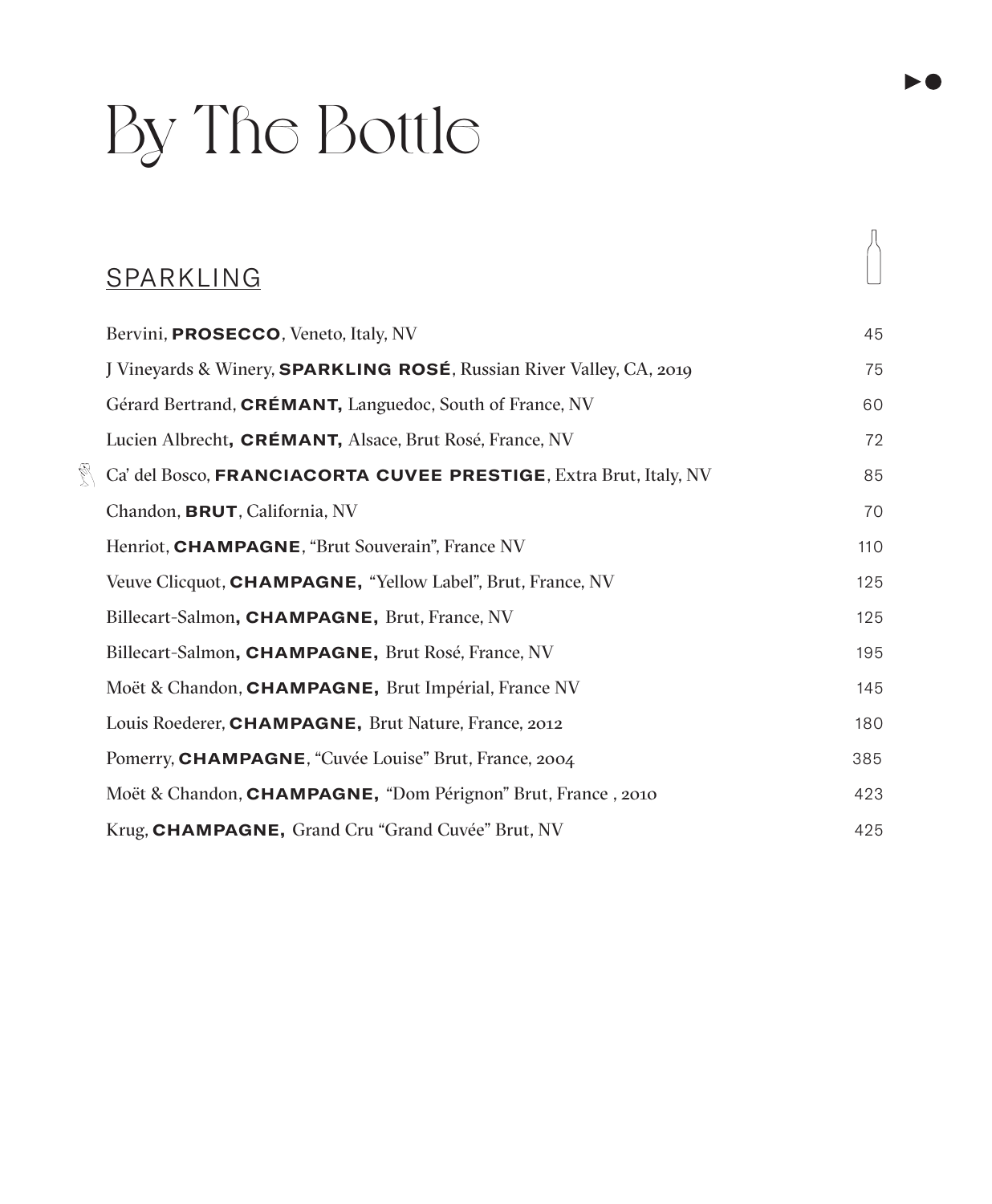|               | WHITE                                                                     |     |
|---------------|---------------------------------------------------------------------------|-----|
|               | Honig Vineyard, SAUVIGNON BLANC, Napa Valley, CA, 2020                    | 44  |
|               | Hay Maker, SAUVIGNON BLANC, Martinborough, New Zealand, 2020              | 52  |
| ŷ             | St. Supéry, "Dollarhide", SAUVIGNON BLANC, Napa Valley, CA, 2019          | 88  |
| $\mathcal{D}$ | St. Supéry, "Virtú", SÉMILLON, Napa Valley, CA, 2019                      | 110 |
| ÿ             | Spottswoode, SAUVIGNON BLANC, CA, 2019                                    | 121 |
|               | Domaine du Carrou, SANCERRE, France, 2020                                 | 90  |
|               | Michele St. Eppan, <b>PINOT GRIGIO</b> , Trentino-Alto Adige, Italy, 2019 | 72  |
|               | Archery Summit, Vireton, PINOT GRIS, Willamette Valley, Oregon, US, 2019  | 68  |
|               | "Pieropan", SOAVE CLASICO, Veneto, Italy, 2019                            | 42  |
|               | Domaine Huet, VOUVRAY, Le Mont Demi-Sec, Touraine, Loire, France, 2018    | 115 |
|               | Château Montelena, Potter Valley, RIESLING, CA, 2017                      | 90  |
| ÿ             | Domaines Schlumberger, RIESLING, Kitterle Grand Cru, Alsace, FR, 2017     | 95  |
|               | S.A. Prüm, Wehlener Sonnenuhr, RIESLING, Spätlese, Mosel, Germany, 2015   | 115 |
|               | Carlson Vineyards, GEWÜRZTRAMINER, Colorado, US, 2018                     | 55  |
|               | Château Musar, GASTON HOCHAR, Bekaa Valley, Lebanon, 2018                 | 65  |
|               | Maeli Bianco Infinito, MOSCATO, Veneto, Italy, 2015                       | 58  |
| ÿ             | Planeta, LA SEGRETA BIANCO, Sicily, Italy, 2019                           | 39  |
|               | Andre Brunel, CHÂTEAUNEUF-DU-PAPE BLANC, "Les Cailloux", France, 2019     | 165 |
|               |                                                                           |     |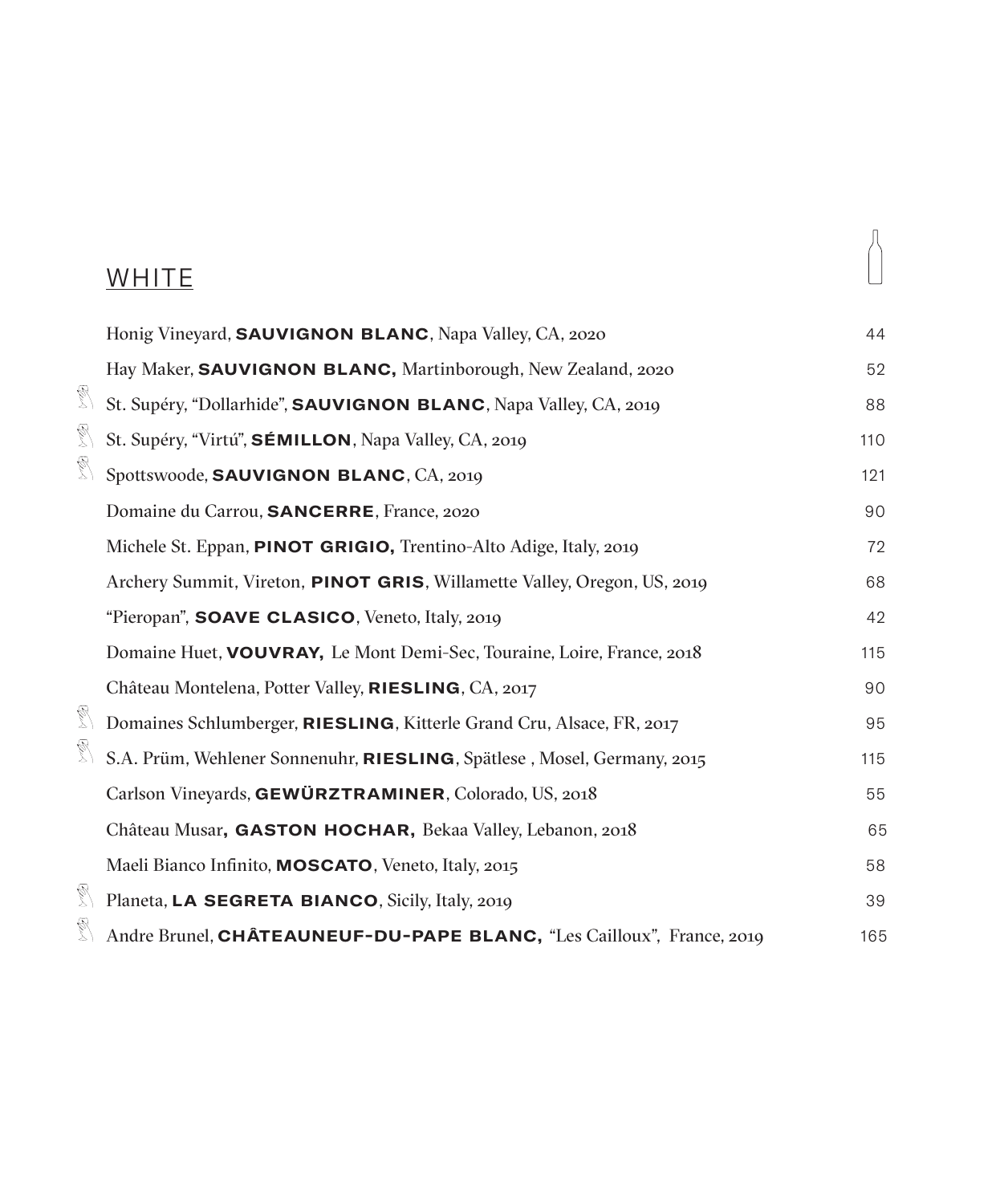|   | WHITE                                                                            |     |
|---|----------------------------------------------------------------------------------|-----|
|   | Cantina Kaltern, <b>CHARDONNAY</b> , Südtirol, Alto Adige, Italy, 2018           | 82  |
|   | Patz & Hall, <b>CHARDONNAY</b> , Sonoma Coast, CA, 2019                          | 85  |
|   | Flowers, <b>CHARDONNAY</b> , Sonoma County, CA, 2017                             | 95  |
| € | Planeta, CHARDONNAY, Sicily, Italy, 2018                                         | 120 |
|   | Hanzell, <b>CHARDONNAY</b> , Sonoma County, CA, 2015                             | 155 |
|   | Kistler Vineyards, <b>CHARDONNAY</b> , "Les Noisetiers", Sonoma County, CA, 2019 | 158 |
|   | Château Montelena, CHARDONNAY, Napa Valley, CA, 2018                             | 158 |
|   | Gaja, CHARDONNAY, Rossj-Bass, Piedmont, Italy, 2019                              | 295 |

 $\overline{\mathbf{Y}}$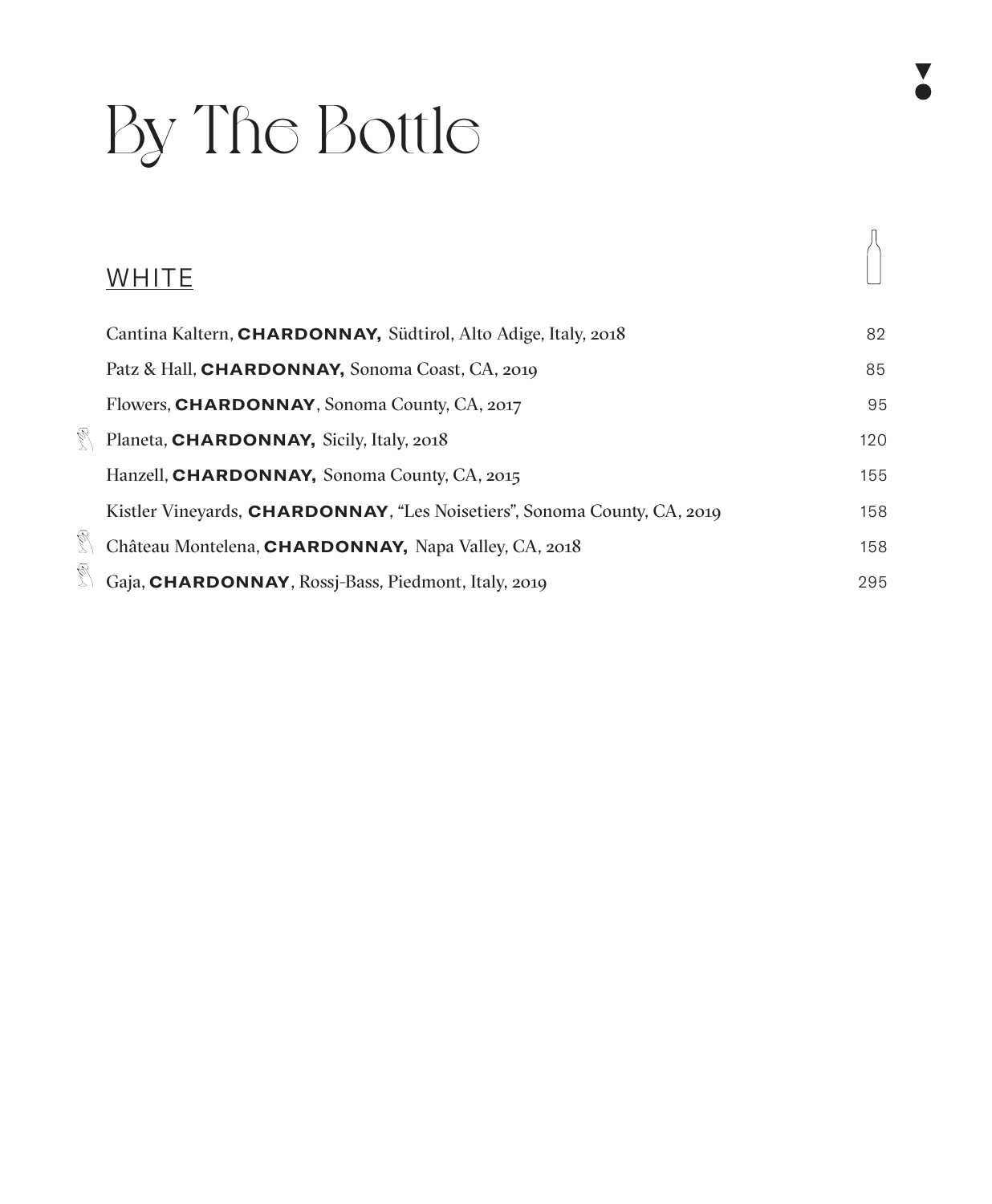|    | ROSĖ                                                                                 |     |
|----|--------------------------------------------------------------------------------------|-----|
|    | Margerum, GRENACHE, Rivera Rosé, Santa Barbara, CA, 2019                             | 55  |
| b. | Fatoria Sardi, SANGIOVESE, Tuscany, Italy, 2019                                      | 68  |
|    | Chene Bleu Rosé, GRENACHE, Vaucluse, FR, 2020                                        | 69  |
|    | Château d'esclans, <b>GRENACHE</b> , "Whispering Angel", Côtes de Provence, FR, 2019 | 70  |
|    | Château Miraval, GRENACHE, Côtes de Provence, FR, 2018                               | 80  |
|    | Rumor Rosé, <b>SYRAH</b> , Côtes de Provence, FR, 2019                               | 90  |
|    | Gerard Bertrand, CRÉMANT ROSE, Limoux, FR, 2018                                      | 60  |
|    | Domaines Ott, GRENACHE, Côtes de Provence, FR, 2019                                  | 95  |
|    | Domaine de l'Ile, GRENACHE, maison CHANEL, Côtes de Provence Rosé, 2020              | 110 |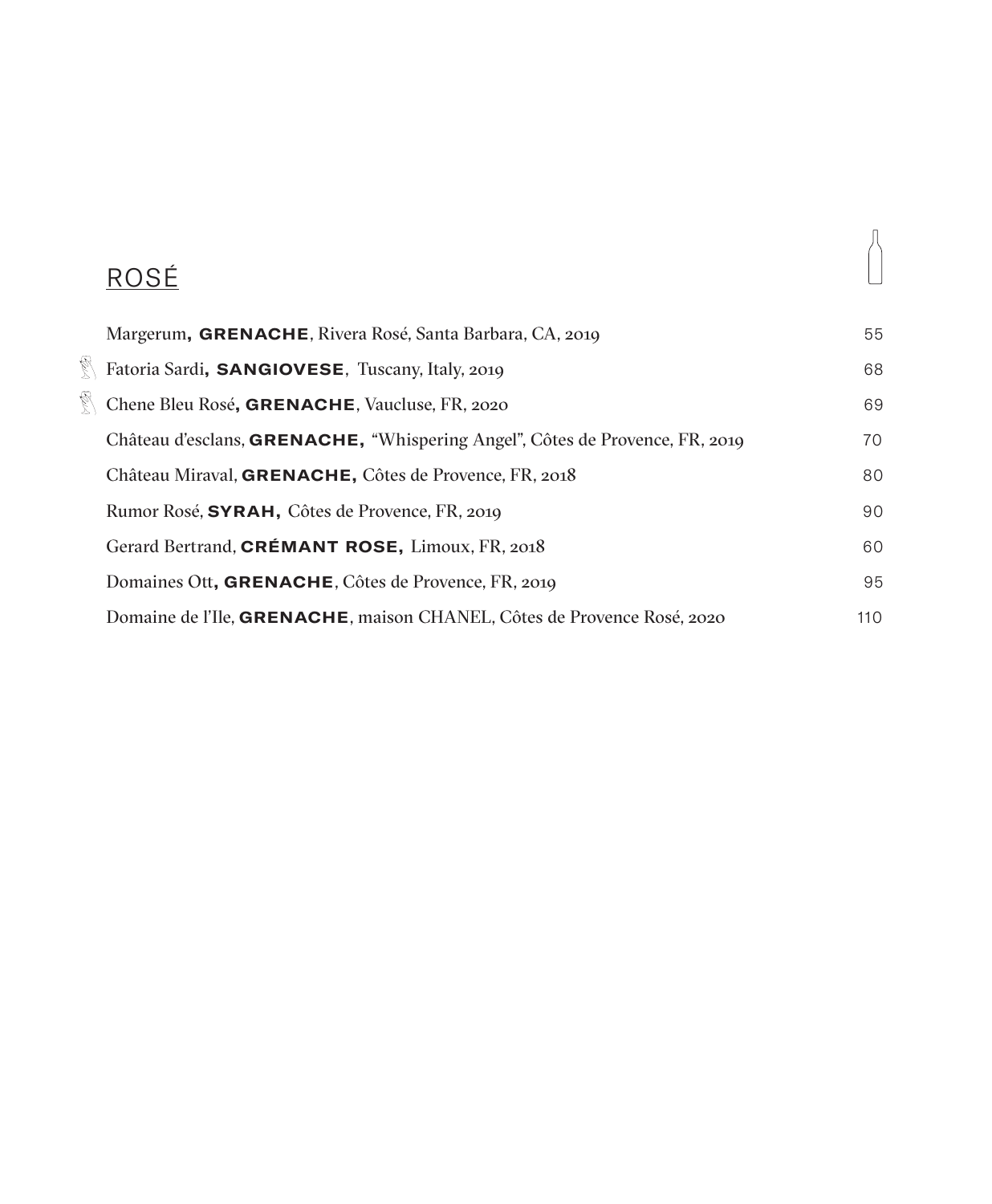|                | <u>RED</u>                                                                   |     |
|----------------|------------------------------------------------------------------------------|-----|
|                | Landmark Vineyards, PINOT NOIR, "Overlook", CA, 2017                         | 45  |
|                | Argyle, PINOT NOIR, Willamette Valley, Oregon, US, 2019                      | 64  |
|                | Domaines Schlumberger, PINOT NOIR, Les Princes Abbés, Alsace, France, 2016   | 73  |
| ŷ              | Martin Ray, PINOT NOIR, Russian River Valley, US, 2020                       | 75  |
|                | Siduri, PINOT NOIR, Willamette Valley, Oregon, US, 2019                      | 77  |
|                | True Story, PINOT NOIR, Willamette Valley, Oregon, US, 2015                  | 115 |
| ŷ              | Tesselaarsdal, PINOT NOIR, Hemel En Aarde Ridge, South Africa, 2018          | 155 |
| $\mathbb{R}^2$ | Darioush, PINOT NOIR, Russian River Valley, US, 2017                         | 193 |
|                | Infinite Monkey Theorem, CABERNET FRANC, Colorado, 2018                      | 77  |
|                | Fowles Wine, SHIRAZ, Ladies Who Shoot Their Lunch, Victoria, Australia, 2015 | 95  |
|                | Joseph Drouhin, CÔTE DE BEAUNE, France, 2018                                 | 95  |
|                | Pio Cesare, DOLCETTO D'ALBA, Piedmont, Italy, 2019                           | 79  |
|                | Produttori del Barbaresco, BARBARESCO, Piedmont, Italy, 2017                 | 120 |
|                | Giovanni Rosso, <b>BAROLO</b> , Piedmont, Italy, 2016                        | 123 |
|                | Villa Antinori, CHIANTI CLASSICO RISERVA, Tuscany, Italy, 2017               | 123 |
|                | Castello Dei Rampolla, CHIANTI CLASSICO, Tuscany, Italy, 2018                | 155 |
|                | Feudi di San Gregorio, TAURASI, Campania, Italy, 2013                        | 134 |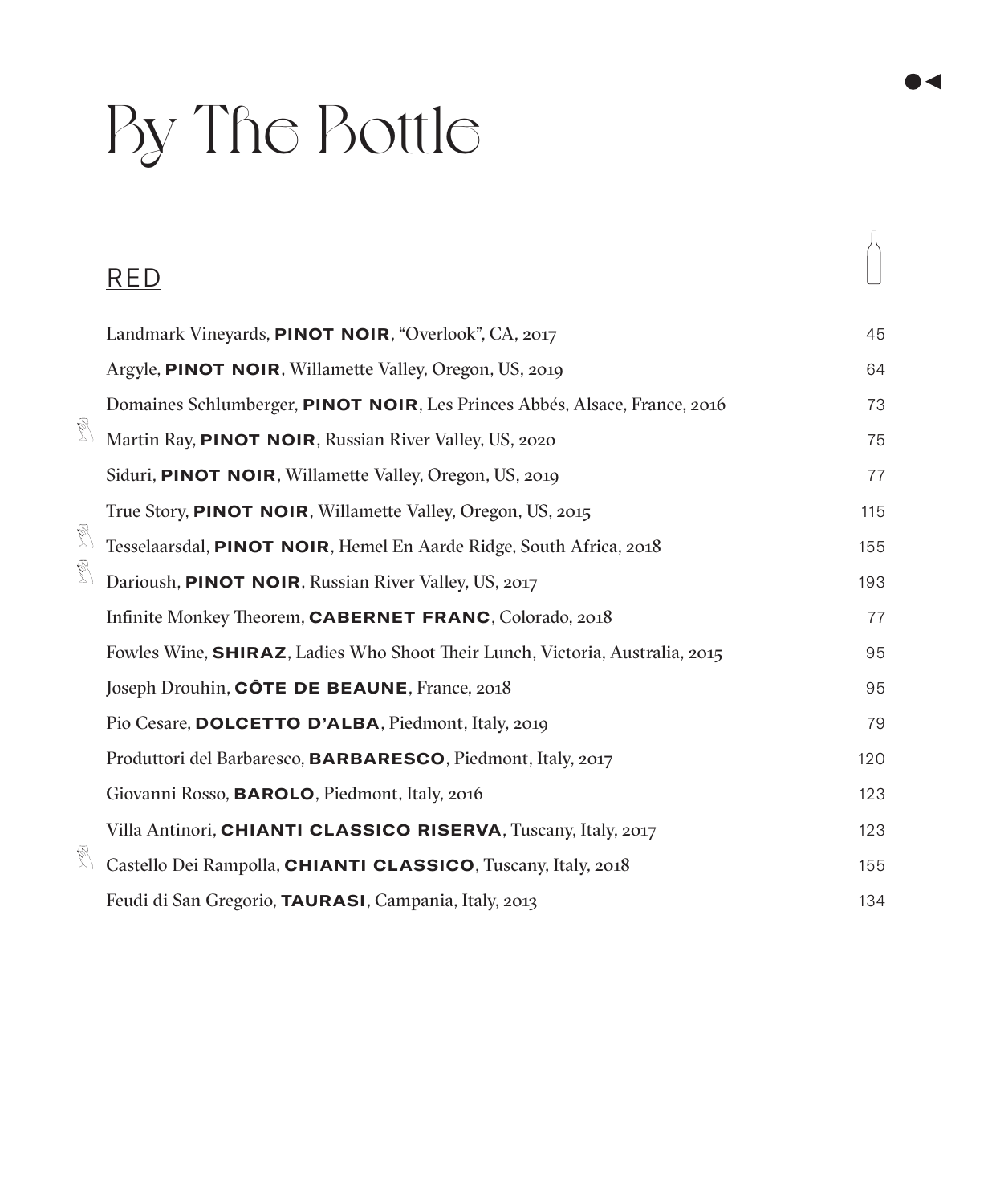| <b>RED</b>                                                         |     |
|--------------------------------------------------------------------|-----|
| Gaja, CA'MARCANDA PROMIS, Tuscany Italy, 2018                      | 155 |
| Il Poggione, <b>BRUNELLO DI MONTALCINO</b> , Tuscany, Italy, 2015  | 233 |
| Seghesio, ZINFANDEL, Sonoma County, CA, 2019                       | 64  |
| Locations, E RED BLEND, Spain, NV                                  | 45  |
| Guigal, CÔTES DU RHÔNE ROUGE, France, 2017                         | 72  |
| Château La Nerthe, CHÂTEAUNEUF-DU-PAPE, Rhône, France, 2016        | 195 |
| Decoy by Duckhorn, MERLOT, Sonoma County, CA, 2018                 | 68  |
| Acumen Wines, "RED BLEND", Napa Valley, CA, 2018                   | 72  |
| Beaulieu Vineyard, CABERNET SAUVIGNON, "BV", Napa Valley, CA, 2017 | 89  |
| Faust, CABERNET SAUVIGNON, Napa Valley, 2018                       | 129 |
| Caymus Vineyards, CABERNET SAUVIGNON, Napa Valley, CA, 2019        | 155 |
| Brandlin, CABERNET SAUVIGNON, Mount Veeder, CA, 2014               | 135 |
| Heitz, CABERNET SAUVIGNON, Napa Valley, 2015                       | 165 |
| St. Supéry, "Élu", CABERNET SAUVIGNON, Napa Valley, CA, 2015       | 199 |
| Napanook, CABERNET SAUVIGNON, Napa Valley, 2018                    | 205 |
| The Prisoner, RED BLEND, Napa Valley, 2019                         | 85  |
| Dominus, CABERNET SAUVIGNON, Napa Valley, 2017                     | 395 |
| Joseph Phelps, "Insignia", CABERNET SAUVIGNON, Napa Valley, 2018   | 425 |
| Colgin, "Cariad", RED BLEND, Napa Valley, 2017                     | 895 |
| 1849 Declaration, CABERNET SAUVIGNON, Napa Valley, CA, 2014        | 195 |
| Silver Oak, CABERNET SAUVIGNON, Napa Valley, CA, 2016              | 269 |
| Amuse Bouche, RED BLEND, Napa Valley, CA, 2016                     | 545 |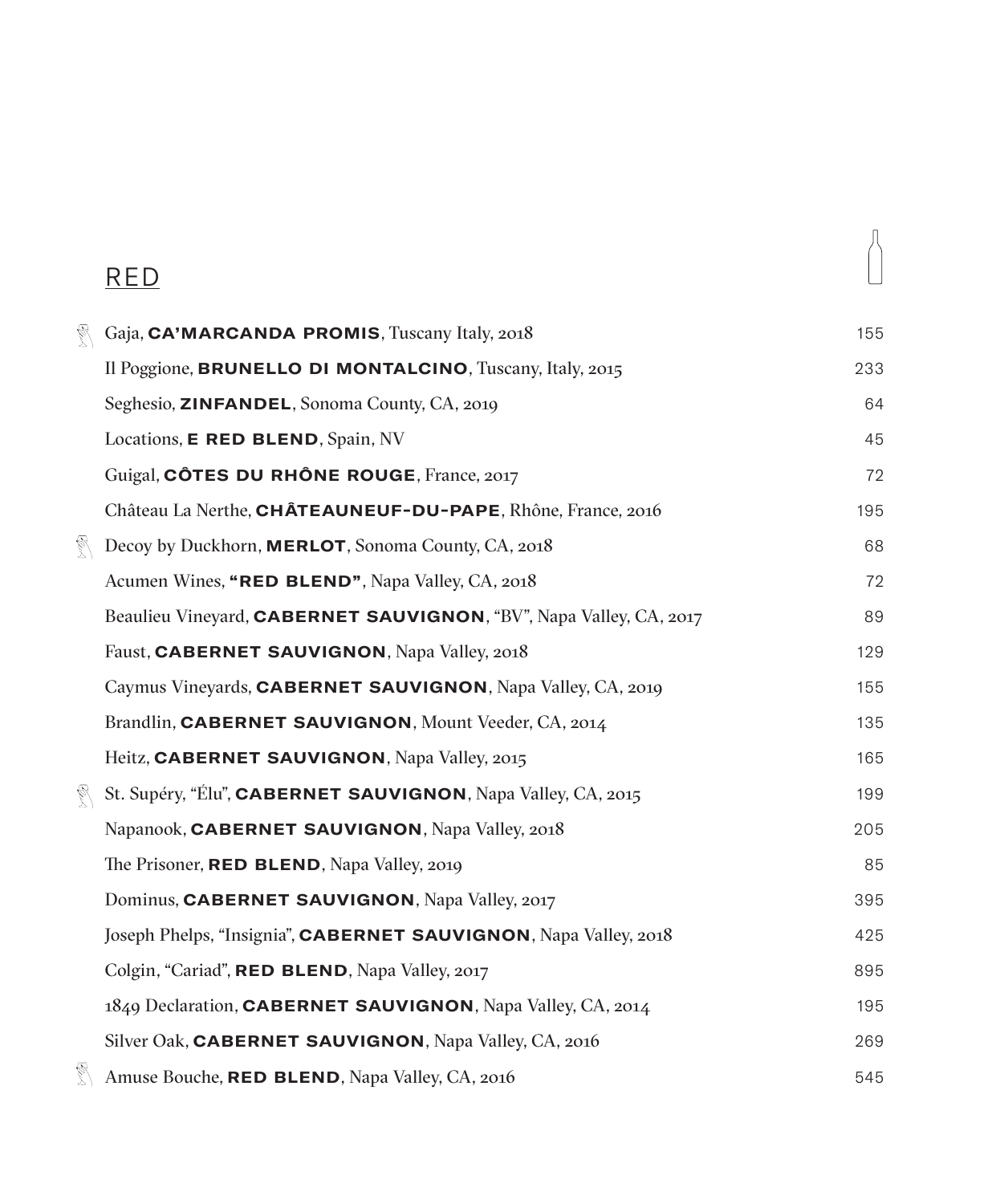| <b>RED</b>                                                    |     |
|---------------------------------------------------------------|-----|
| Château Musar, <b>HOCHAR</b> , Bekaa Valley, Lebanon, 2017    | 77  |
| Château Kirwan, MARGAUX, Bordeaux, France, 2015               | 259 |
| Château Lascombes, MARGAUX, Bordeaux, France, 2017            | 345 |
| Château Gruaud Larose, SAINT JULIEN, Bordeaux, France, 2005   | 434 |
| Château Lynch-Bages, PAUILLAC, Bordeaux, France, 2017         | 425 |
| Clos du Marquis, <b>SAINT JULIEN</b> , Bordeaux, France, 2005 | 279 |

### DESSERT WINE

| Elio Perrone, <b>MOSCATO D'ASTI</b> , Piedmont, Italy, 2019 | 375 ml   | 34  |
|-------------------------------------------------------------|----------|-----|
| Château De Rolland, SAUTERNES, France, 2015                 | $375$ ml | 55  |
| Royal Tokaji, LATE HARVEST, Hungary, 2017                   | 500 ml   | 60  |
| Royal Tokaji, RED LABEL 5 PUTTONYOS, Hungary, 2016          | 500 ml   | 135 |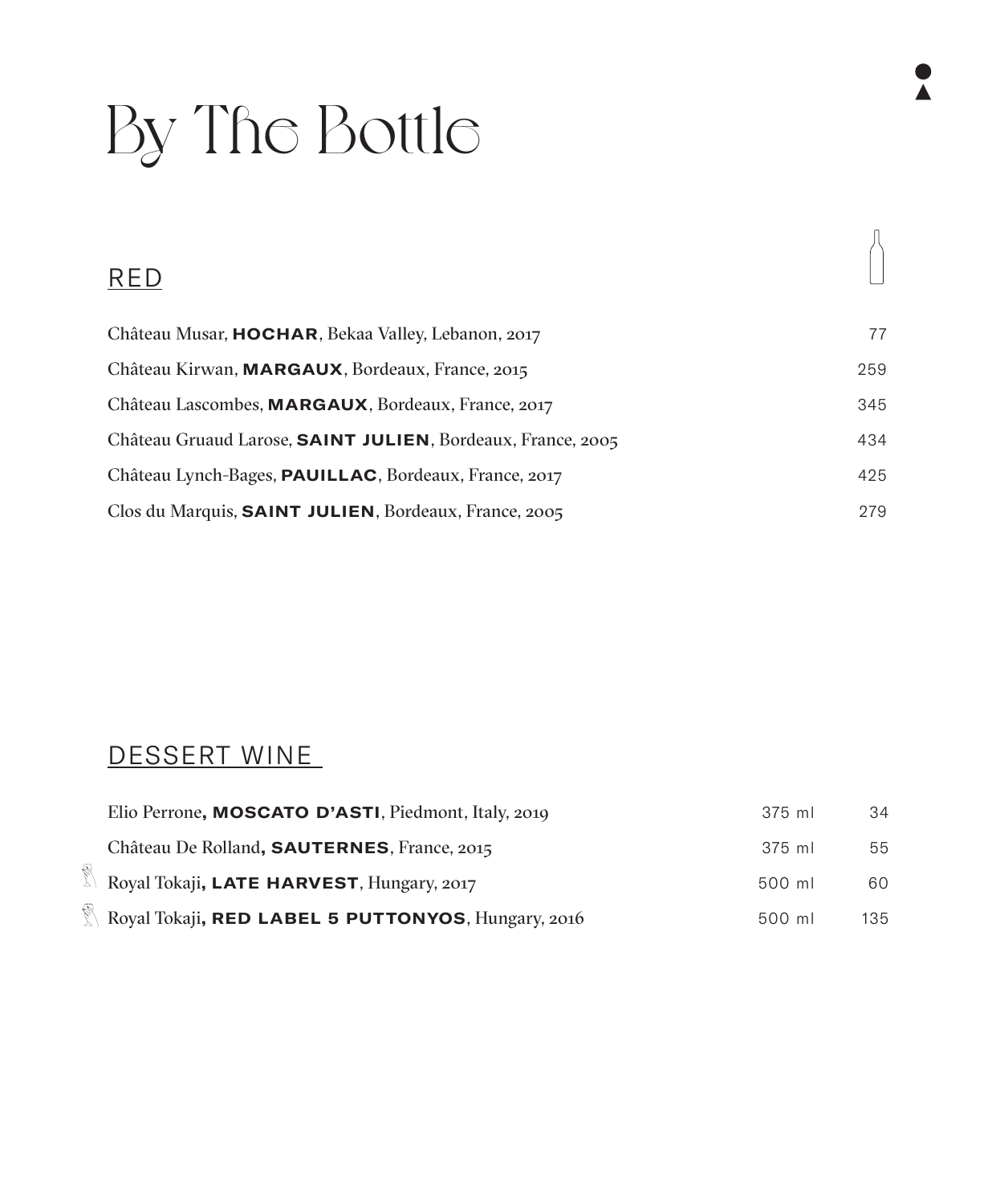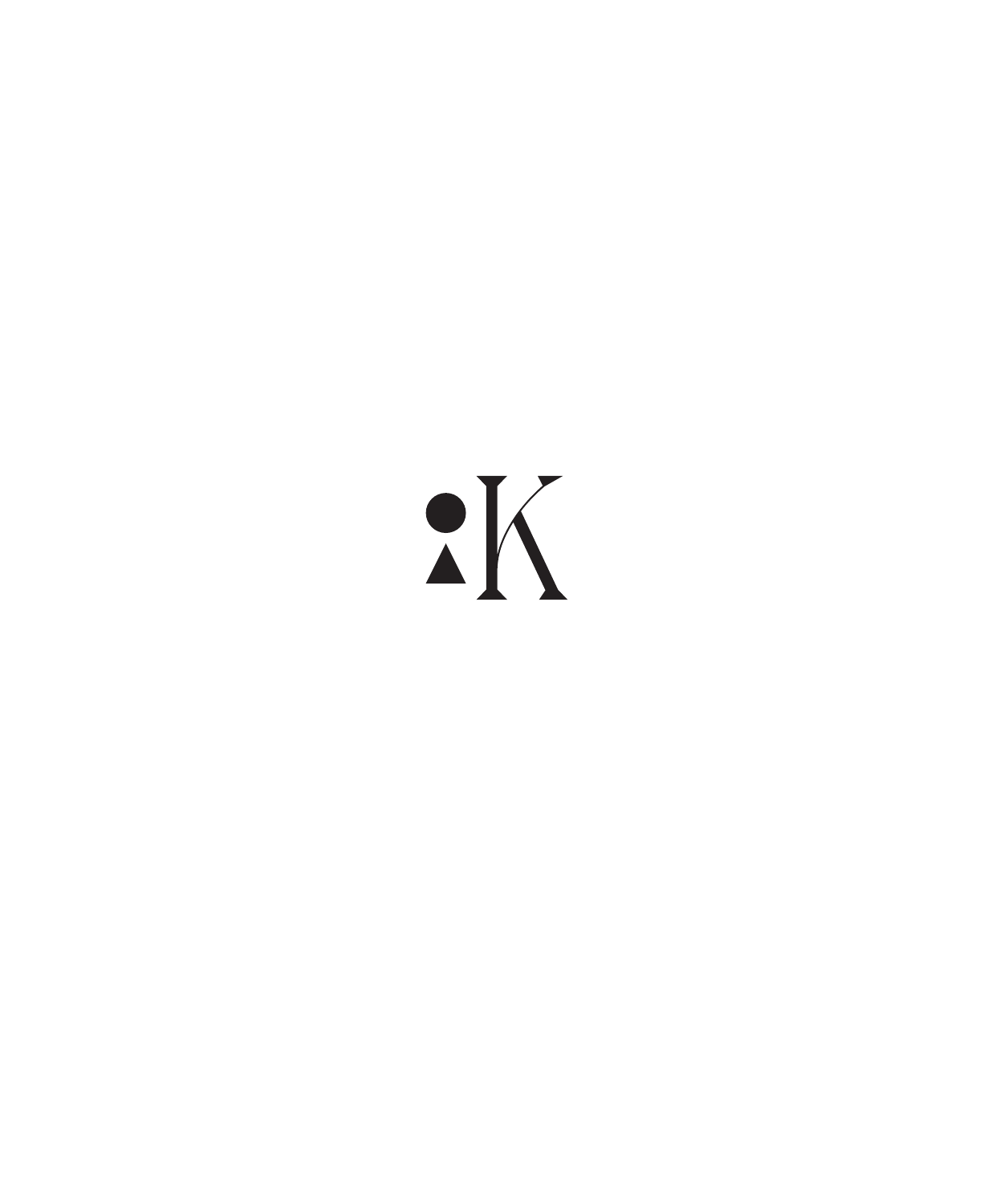| <b>VODKA</b>                      |                 |
|-----------------------------------|-----------------|
| <b>ABSOLUT ELYX</b>               | 12              |
| <b>AMASS COPENHAGEN</b>           | 11              |
| <b>BELVEDERE</b>                  | 12              |
| <b>FAMILY JONES, ANNIKA JONES</b> | 10 <sup>1</sup> |
| <b>GREY GOOSE</b>                 | 11              |
| <b>HANGAR ONE</b>                 | 11              |
| <b>KETEL ONE</b>                  | 11              |
| <b>LEOPOLD'S SILVER TREE</b>      | 10              |
| <b>SKYY</b>                       | 9               |
| <b>TITO'S</b>                     | 10              |
| <b>WOODY CREEK</b>                | 12              |

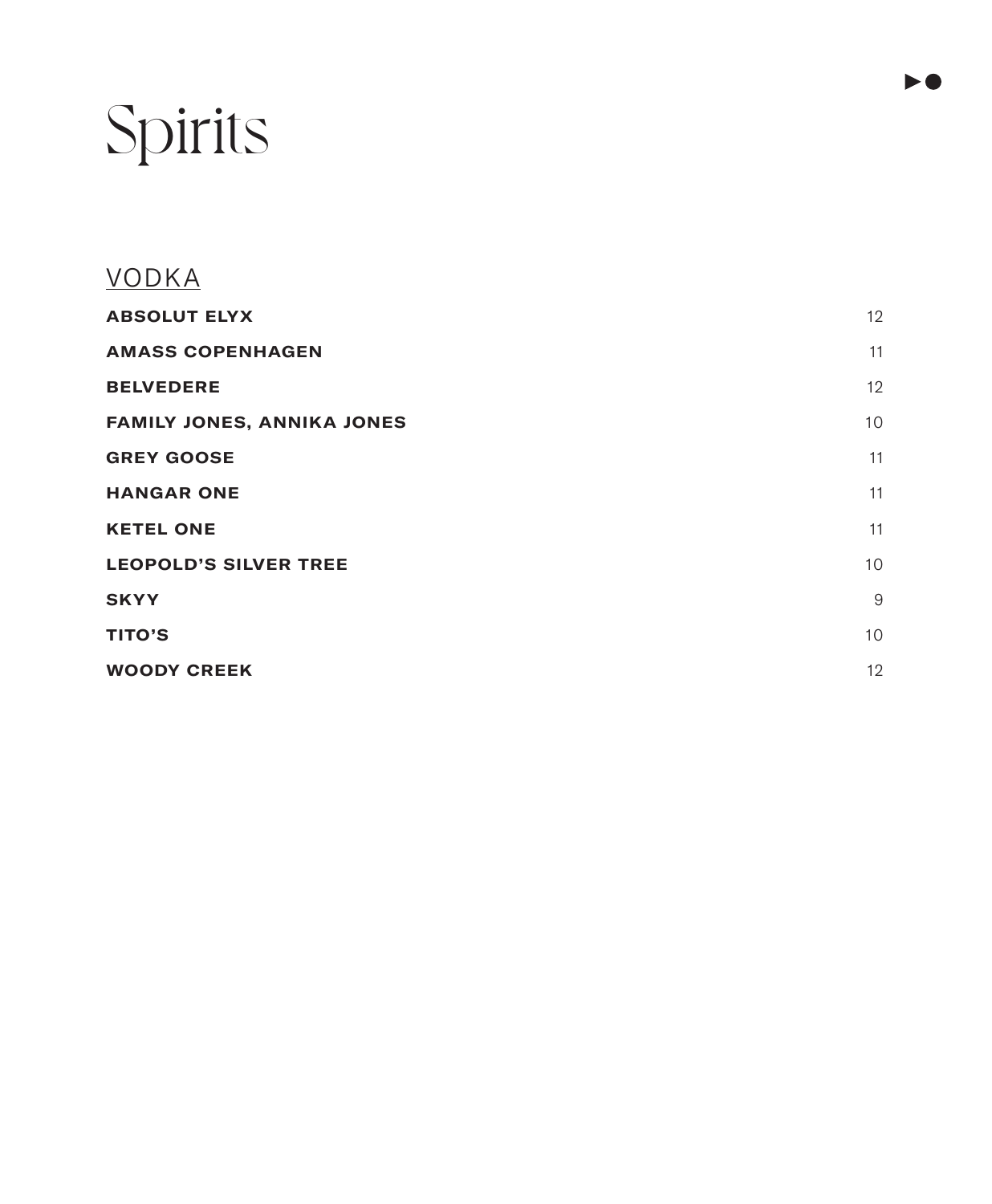| GIN                                     |    |
|-----------------------------------------|----|
| <b>AMASS</b>                            | 13 |
| <b>BROKER'S</b>                         | 9  |
| <b>BOLS GENEVER</b>                     | 10 |
| <b>BOMBAY SAPPHIRE</b>                  | 10 |
| <b>FAMILY JONES, JUNIPER JONES</b>      | 10 |
| <b>HAYMAN'S OLD TOM</b>                 | 10 |
| <b>HENDRICK'S</b>                       | 12 |
| <b>HENDRICK'S LUNAR</b>                 | 13 |
| <b>LEOPOLD'S AMERICAN SMALL BATCH</b>   | 11 |
| <b>LEOPOLD'S NAVY STRENGTH AMERICAN</b> | 12 |
| <b>LINIE AQUAVIT</b>                    | 10 |
| <b>MONKEY 47</b>                        | 15 |
| <b>PLYMOUTH</b>                         | 10 |
| <b>ROKU</b>                             | 10 |
| <b>TANQUERAY</b>                        | 10 |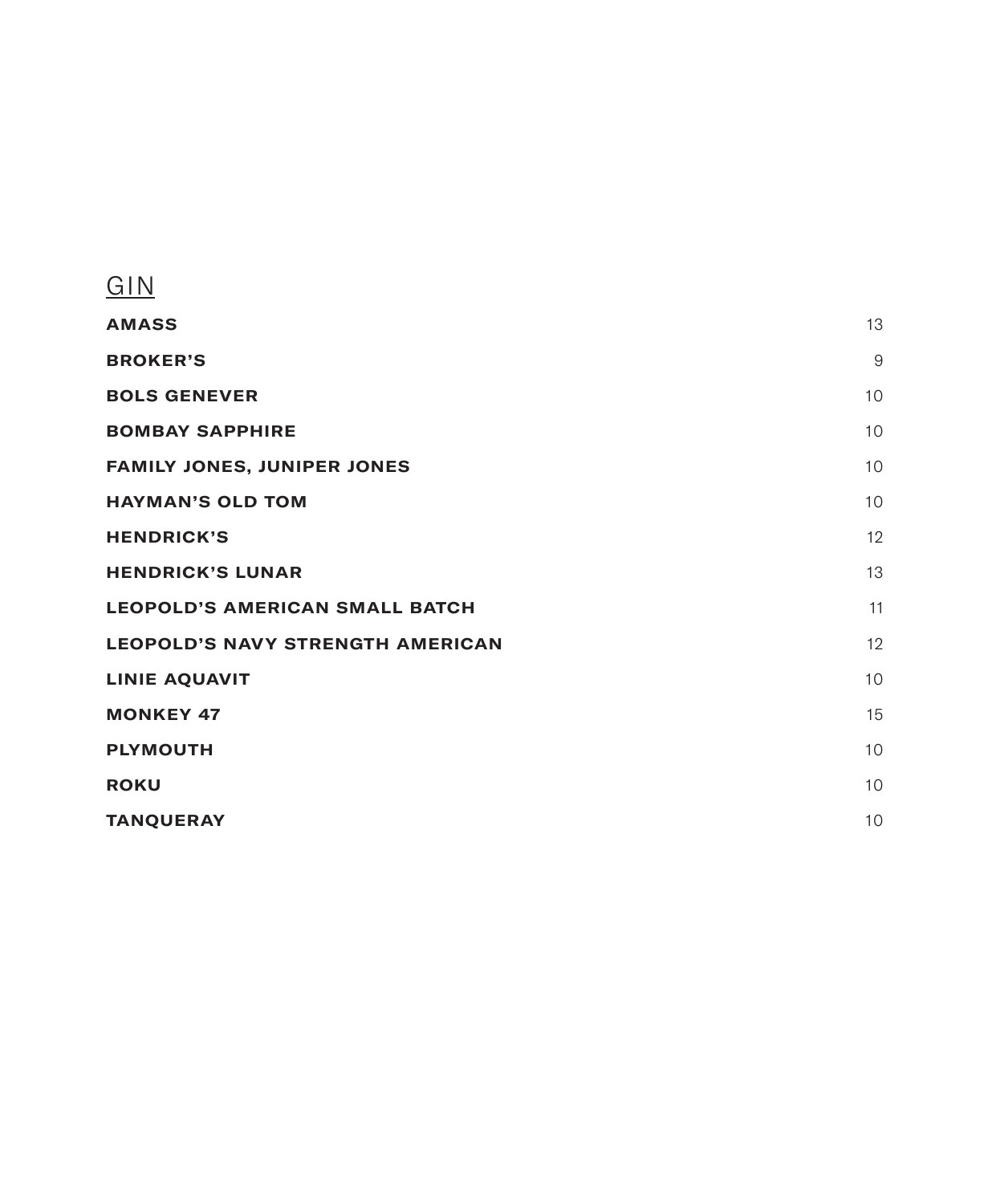### TEQUILA

| <b>BLANCO</b>        |    |
|----------------------|----|
| <b>123 TEQUILA</b>   | 17 |
| <b>CASA DRAGONES</b> | 20 |
| <b>CASAMIGOS</b>     | 13 |
| <b>CHAMUCOS</b>      | 16 |
| <b>DON JULIO</b>     | 16 |
| <b>ESPOLÓN</b>       | 9  |
| <b>FORTALEZA</b>     | 16 |
| <b>LALO</b>          | 12 |
| <b>TEQUILA OCHO</b>  | 14 |
| <b>SIETE LEGUAS</b>  | 16 |
|                      |    |
| REPOSADO             |    |
| <b>123 TEQUILA</b>   | 17 |
| <b>CASAMIGOS</b>     | 15 |

 $\overline{\phantom{a}}$ 

|                   | ___ |
|-------------------|-----|
| <b>CHAMUCOS</b>   | 16  |
| <b>CLASE AZUL</b> | 35  |
| <b>EL TESORO</b>  | 16  |

| <b>ESPOLÓN</b>      | 12 |
|---------------------|----|
| <b>FORTALEZA</b>    | 18 |
| <b>SIETE LEGUAS</b> | 17 |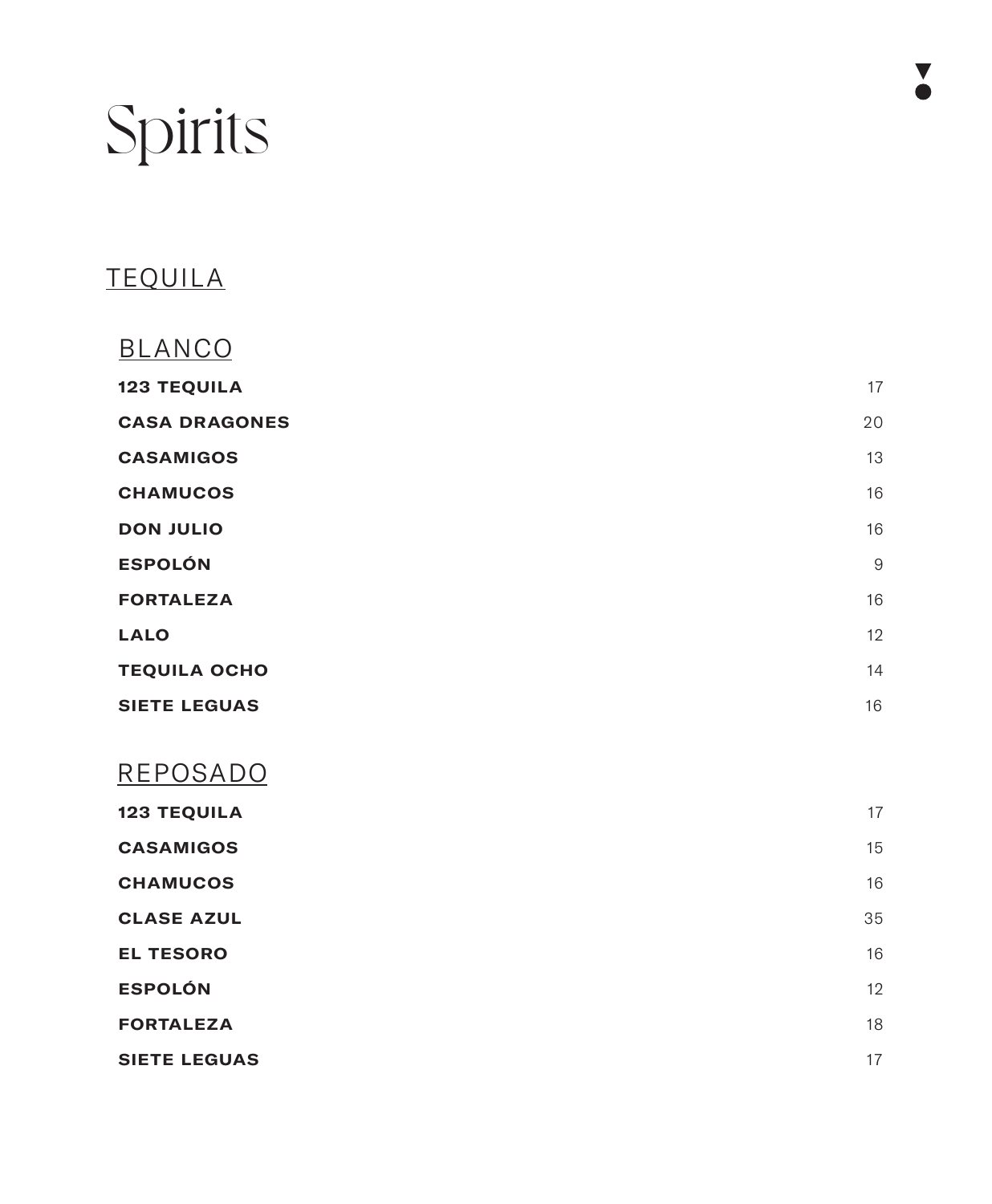| ANEJO                                    |    |
|------------------------------------------|----|
| <b>123 TEQUILA</b>                       | 20 |
| <b>CHAMUCOS</b>                          | 20 |
| <b>DON JULIO 1942</b>                    | 30 |
| <b>EL TESORO</b>                         | 18 |
| <b>JOSE CUERVO RESERVA DE LA FAMILIA</b> | 45 |
| <b>SIETE LEGUAS</b>                      | 18 |

### MEZCAL

| <b>DEL MAGUEY CHICHICAPA</b> | 20              |
|------------------------------|-----------------|
| <b>DEL MAGUEY TOBALA</b>     | 28              |
| <b>DEL MAGUEY VIDA</b>       | 12 <sup>°</sup> |
| <b>ILEGAL MEZCAL JOVEN</b>   | 13              |
| <b>MONTELOBOS MEZCAL</b>     | 11              |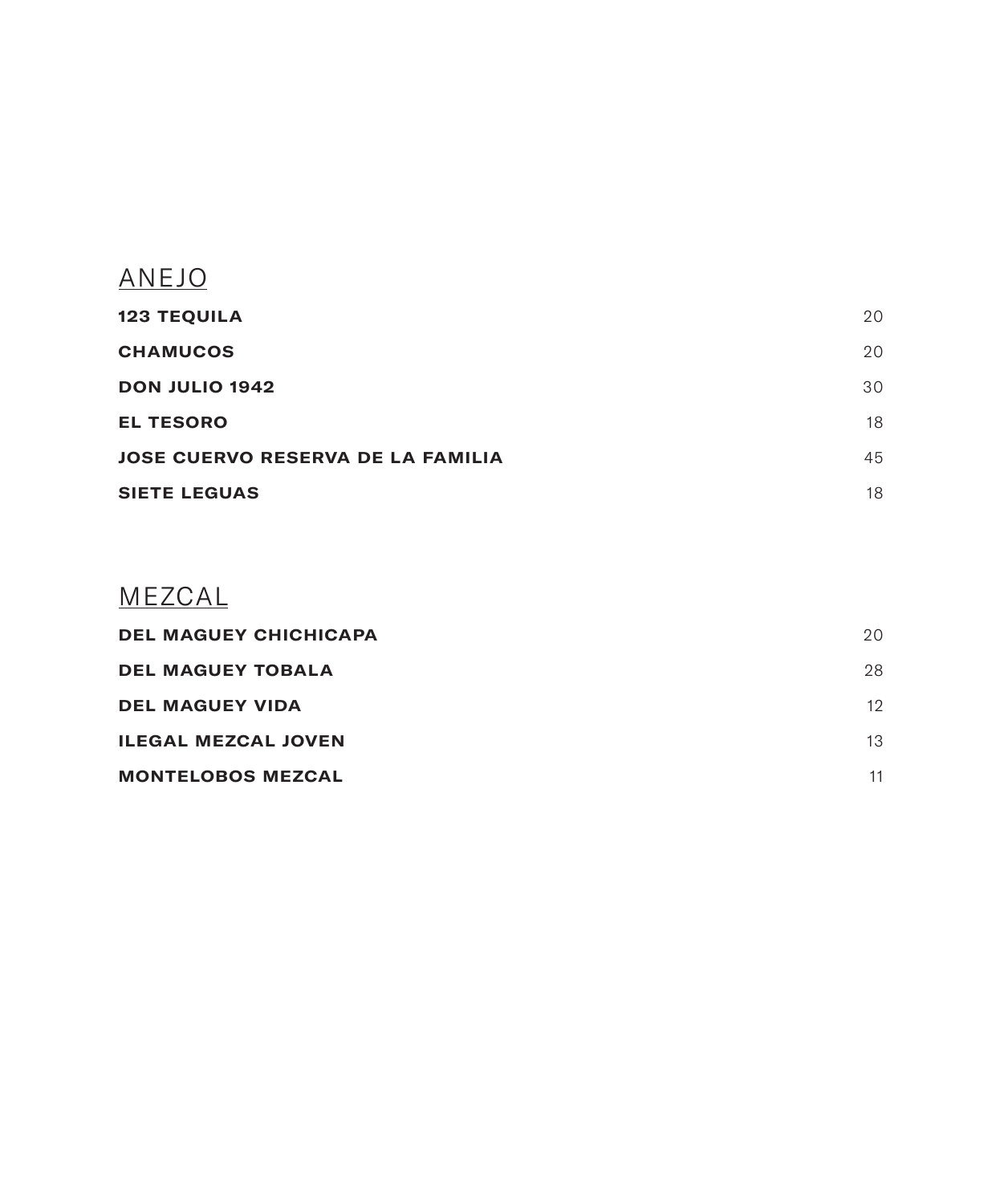### BOURBON

| <b>BASIL HAYDEN'S</b>           | 13 |
|---------------------------------|----|
| <b>BLANTON'S</b>                | 20 |
| <b>BOOKER'S</b>                 | 24 |
| <b>BROUGH BROTHERS</b>          | 10 |
| <b>BUFFALO TRACE</b>            | 10 |
| <b>BULLEIT</b>                  | 9  |
| <b>EAGLE RARE 10YR</b>          | 12 |
| <b>ELIJAH CRAIG SMALL BATCH</b> | 10 |
| <b>FOUR ROSES SINGLE BARREL</b> | 18 |
| <b>LAWS FOUR GRAIN STRAIGHT</b> | 15 |
| <b>LEOPOLD'S 4YR STRAIGHT</b>   | 14 |
| <b>MAKER'S MARK</b>             | 10 |
| <b>RUSSELL'S RESERVE 10YR</b>   | 11 |
| <b>WELLER SPECIAL RESERVE</b>   | 14 |
| <b>WELLER ANTIQUE 107</b>       | 18 |
| <b>WILD TURKEY 101</b>          | 9  |
| <b>WILD TURKEY 81</b>           | 9  |
| <b>WOODINVILLE</b>              | 15 |

 $\blacktriangleright$  4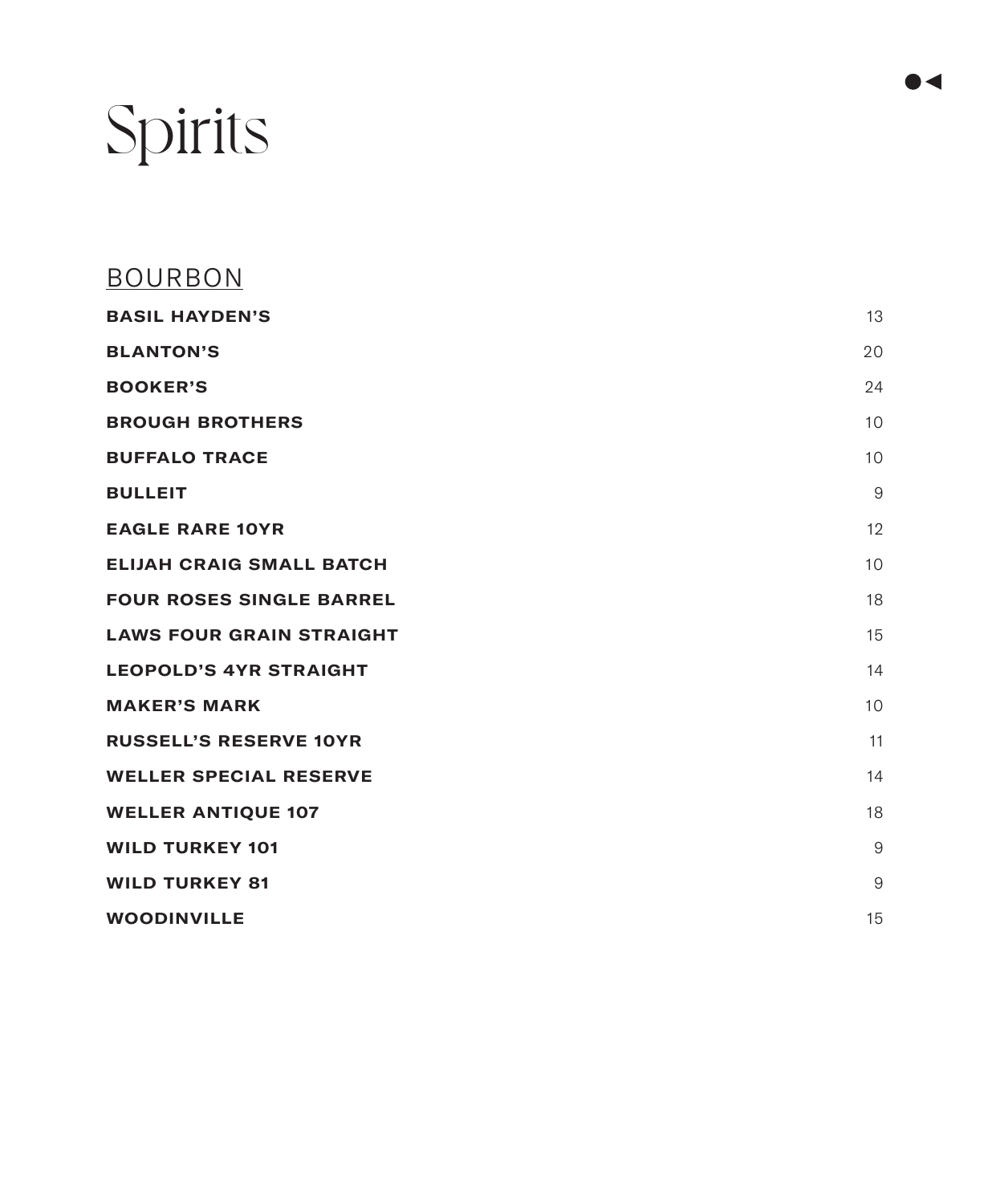|--|--|--|--|

| <b>RITTENHOUSE</b>           | 9  |
|------------------------------|----|
| <b>RUSSELL'S RESERVE 6YR</b> | 11 |
| <b>WHISTLEPIG 10YR</b>       | 22 |
| <b>WILD TURKEY 101</b>       | 9  |
| <b>SAZERAC 6YR</b>           | 14 |
| <b>BASIL HAYDEN DARK RYE</b> | 14 |

### AMERICAN WHISKEY

| <b>JACK DANIEL'S TENNESSEE WHISKEY</b> |    |
|----------------------------------------|----|
| <b>STRANAHAN'S COLORADO WHISKEY</b>    | 15 |
| UNCLE NEAREST PREMIUM AGED WHISKEY     | 16 |
| UNCLE NEAREST BLENDED WHISKEY          | 12 |
| <b>ST. GEORGE BALLER SINGLE MALT</b>   | 14 |
|                                        |    |

### CANADIAN WHISKY

| <b>PENDLETON BLENDED CANADIAN WHISKY</b> |  |
|------------------------------------------|--|
| <b>JP WISER'S 18YR CANADIAN WHISKY</b>   |  |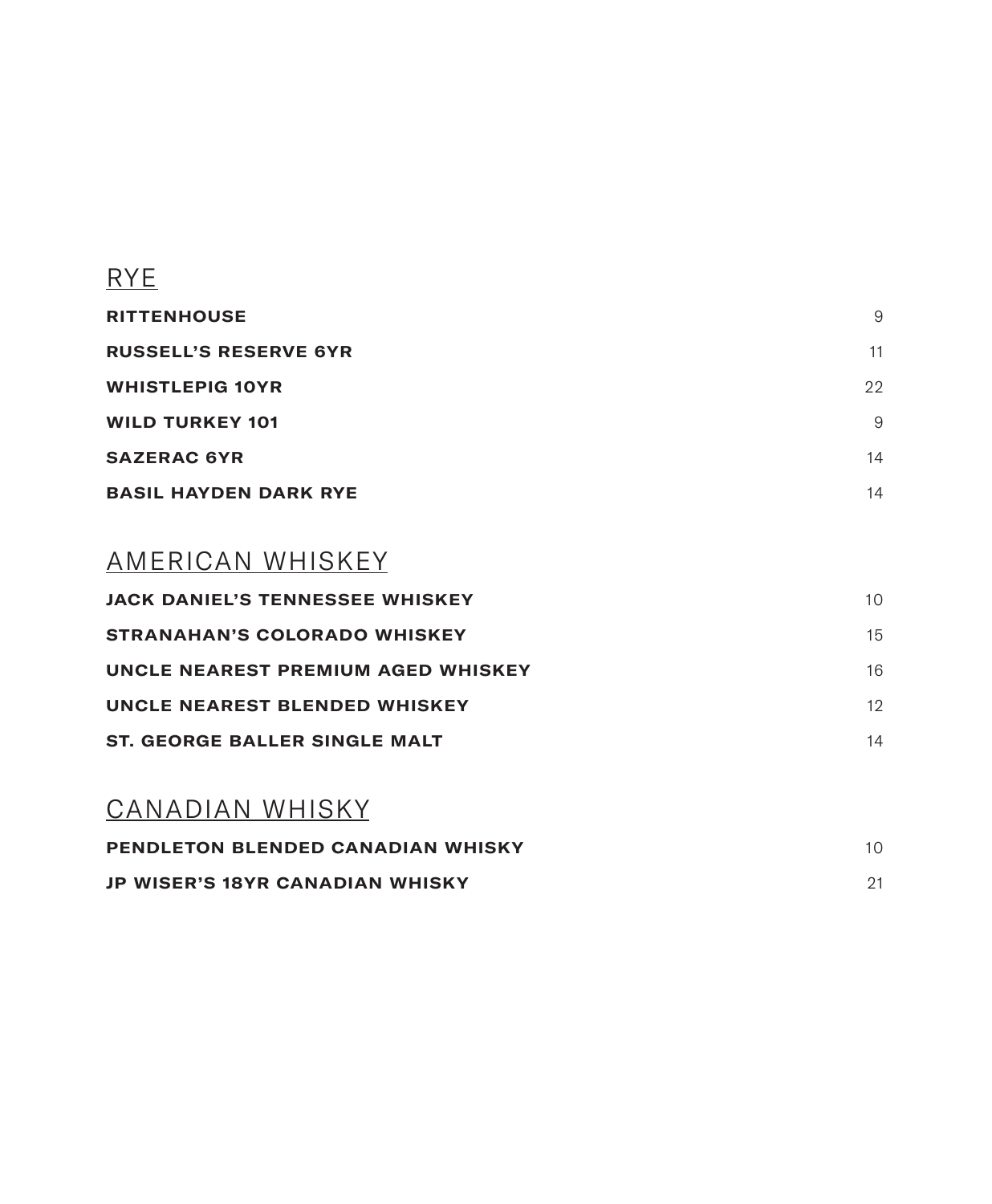### SINGLE MALT SCOTCH

| <b>ABERLOUR 12</b>                  | 18 |
|-------------------------------------|----|
| <b>ABERLOUR 16</b>                  | 22 |
| <b>BALVENIE 12</b>                  | 20 |
| <b>BALVENIE 14</b>                  | 22 |
| <b>CAOL ILA 12</b>                  | 25 |
| <b>CRAGGANMORE 12</b>               | 24 |
| <b>GLENMORANGIE 12 NECTAR D'OR</b>  | 22 |
| <b>GLENMORANGIE 12 QUINTA RUBAN</b> | 18 |
| <b>HIGHLAND PARK 12</b>             | 16 |
| <b>HIGHLAND PARK 18</b>             | 34 |
| <b>LAPHROAIG 10</b>                 | 20 |
| <b>MACALLAN 12</b>                  | 25 |
| <b>MACALLAN 18</b>                  | 75 |
| <b>OBAN 14</b>                      | 24 |

### BLENDED SCOTCH

| <b>DEWAR'S WHITE LABEL</b>        |    |
|-----------------------------------|----|
| <b>JOHNNIE WALKER BLACK LABEL</b> |    |
| <b>JOHNNIE WALKER BLUE LABEL</b>  | 50 |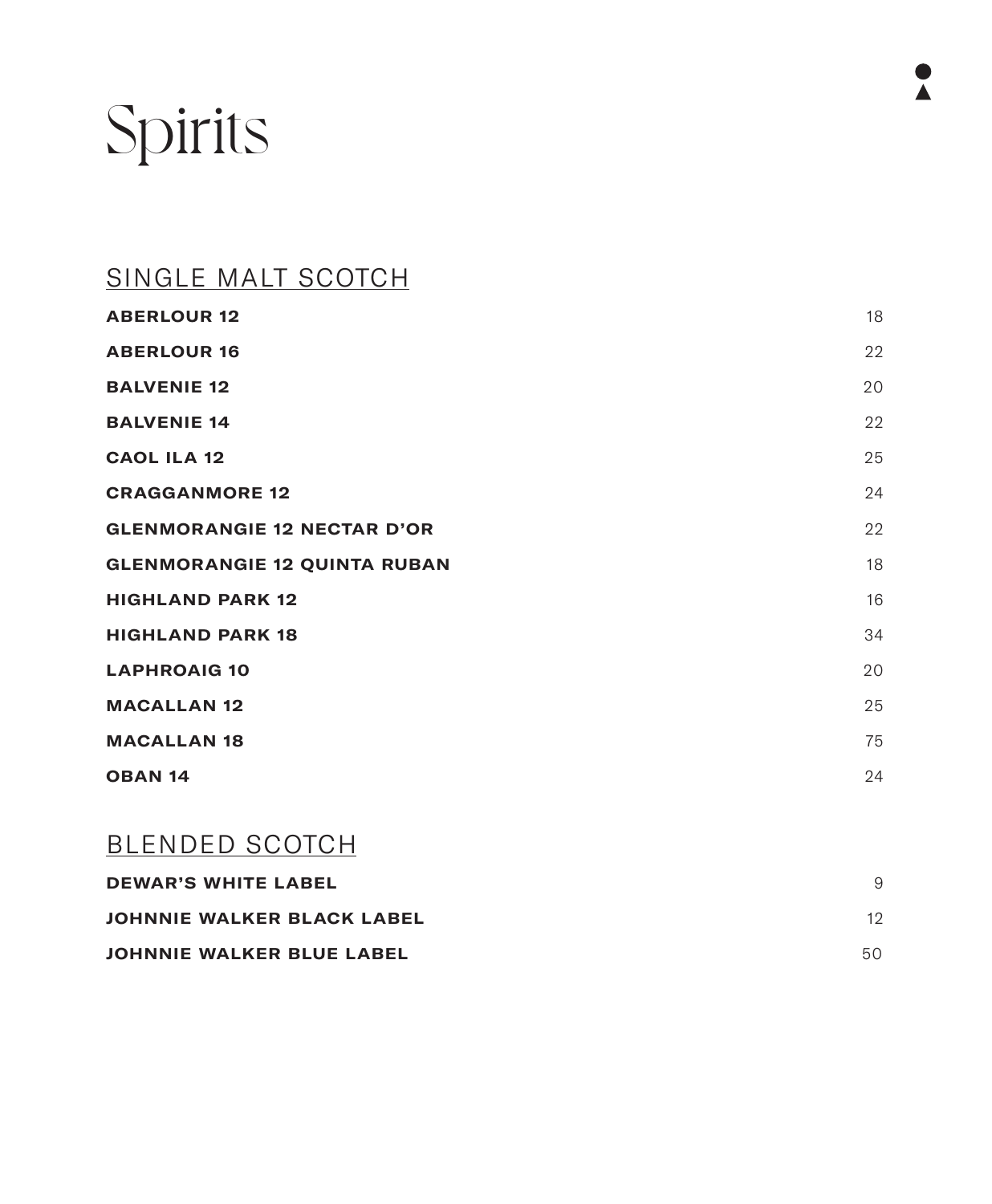### JAPANESE WHISKY

| <b>NIKKA COFFEY GRAIN</b>       | 20              |
|---------------------------------|-----------------|
| <b>SUNTORY TOKI</b>             | 10 <sup>1</sup> |
| <b>SUNDAY'S JAPANESE WHISKY</b> | 14              |
| <b>HIBIKI HARMONY</b>           | 25              |

### IRISH WHISKEY

| <b>JAMESON</b>       | 10 <sup>°</sup> |
|----------------------|-----------------|
| <b>TEELING</b>       | 12              |
| <b>TULLAMORE DEW</b> | 9               |

### RUM, CACHACA, & PISCO

| <b>APPLETON SIGNATURE BLEND</b>             | 9  |
|---------------------------------------------|----|
| <b>AVUA CACHACA PRATA</b>                   | 9  |
| <b>CRUZAN BLACKSTRAP</b>                    | 12 |
| <b>GOSLING'S BLACK SEAL</b>                 | 9  |
| <b>HAMILTON DEMERARA 86</b>                 | 9  |
| <b>HAMILTON DEMERARA 151</b>                | 9  |
| <b>HAVANA CLUB BLANCO</b>                   | 9  |
| <b>HAVANA CLUB ANEJO CLASICO</b>            | 11 |
| <b>MIGUEL TORRES GOBERNADOR PISCO</b>       | 11 |
| <b>PLANTATION STIGGINS' FANCY PINEAPPLE</b> | 10 |
| <b>RHUM JM WHITE</b>                        | 11 |
| <b>SANTA TERESA 1796</b>                    | 10 |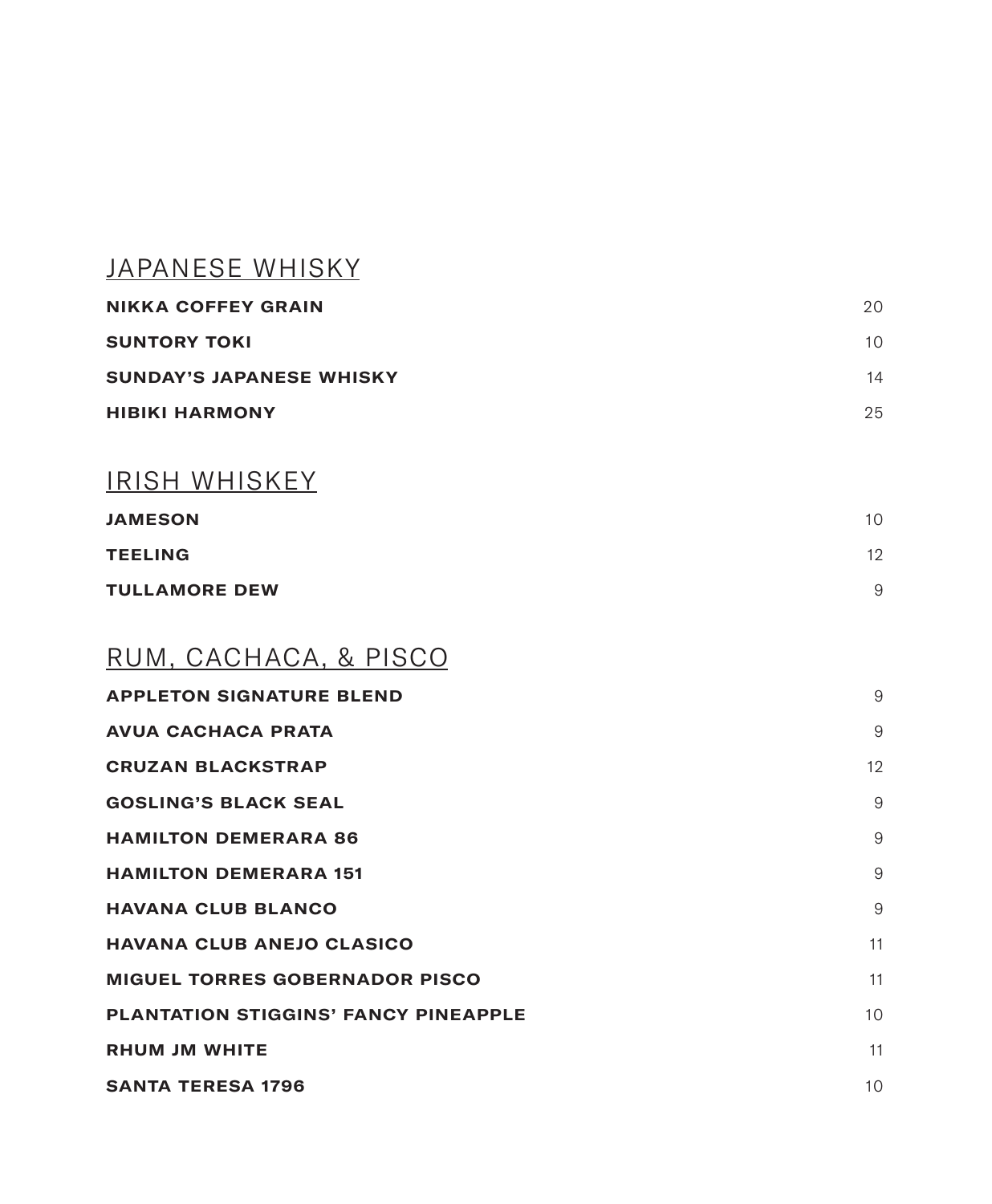### BRANDY & COGNAC

| <b>FEVRIER COGNAC RESERVE FAMILIALE</b>     | 35 |
|---------------------------------------------|----|
| <b>GRATEAUD BOUQUET DE BORDERIES</b>        | 18 |
| <b>PIERRE FERRAND 1840</b>                  | 12 |
| <b>REMY MARTIN 1738</b>                     | 16 |
| <b>CHATEAU PELLEHAUT ARMAGNAC RESERVE</b>   | 16 |
| <b>LEMORTON CALVADOS RESERVE</b>            | 16 |
| <b>MONTREUIL CALVADOS PAYS D'AUGE</b>       | 14 |
| <b>LAIRD'S AMERICAN BONDED APPLE BRANDY</b> | 10 |
| <b>BLUME MARILLEN APRICOT EAU DE VIE</b>    | 12 |
| PURKHART PEAR WILLIAMS EAU DE VIE           | 12 |
| <b>NARDINI GRAPPA BIANCA</b>                | 14 |
| <b>LUSTAU BRANDY DE JEREZ</b>               | 10 |
| <b>PERNOD ABSINTHE</b>                      | 20 |

### AMARI

| <b>AVERNA</b>                   | 11              |
|---------------------------------|-----------------|
| <b>CYNAR</b>                    | 8               |
| <b>FERNET BRANCA</b>            | 11              |
| <b>LUXARDO AMARO ABANO</b>      | 10 <sup>°</sup> |
| <b>MONTENEGRO</b>               | 10 <sup>°</sup> |
| <b>NONINO</b>                   | 15              |
| <b>PAOLUCCI AMARO CIO CIARO</b> | 8               |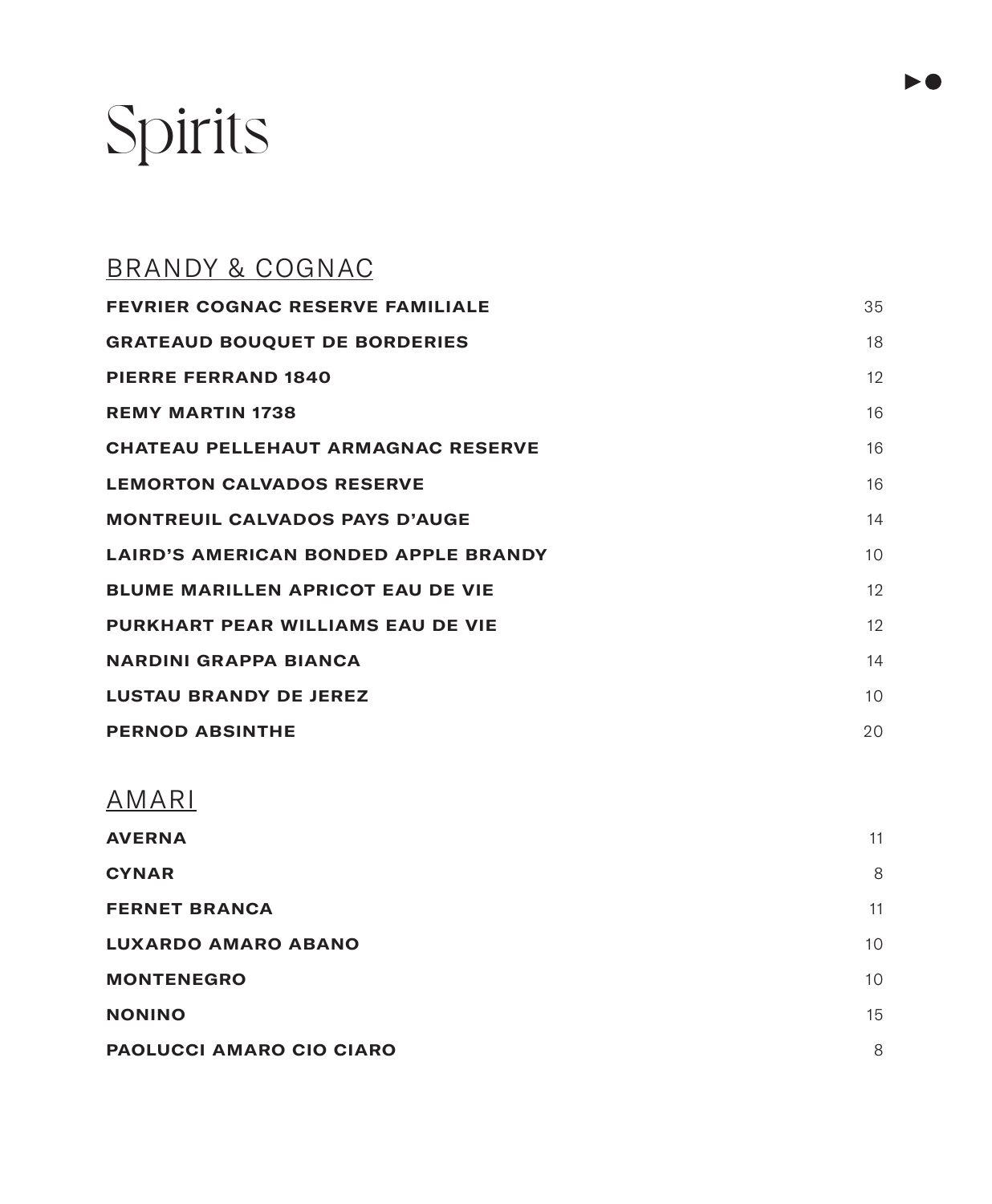### APERITIF, VERMOUTH, SHERRY & PORT

| <b>APEROL</b>                          | 10 |
|----------------------------------------|----|
| <b>CAMPARI</b>                         | 10 |
| <b>CARPANO ANTICA FORMULA</b>          | 12 |
| <b>COCCHI AMERICANO</b>                | 10 |
| <b>COCCHI DI TORINO</b>                | 9  |
| <b>DOLIN CHAMBERY BLANC</b>            | 9  |
| <b>DOLIN CHAMBERY DRY</b>              | 9  |
| LILLET APERITIF BLANC                  | 10 |
| <b>LUSTAU PEDRO XIMENEZ</b>            | 10 |
| <b>LUSTAU AMONTILLADO</b>              | 9  |
| <b>LUSTAU EAST INDIA SOLERA</b>        | 10 |
| <b>TAYLOR FLADGATE 10YR TAWNY PORT</b> | 14 |

### LIQUEURS & CORDIALS

| <b>BAILEY'S IRISH CREAM</b> | 9               |
|-----------------------------|-----------------|
| <b>BECHEROVKA</b>           | 10 <sup>°</sup> |
| <b>BENEDICTINE</b>          | 10 <sup>°</sup> |
| <b>BRECKENRIDGE BITTERS</b> | 9               |
| <b>CAFFO AMARETTO</b>       | 8               |
| <b>CAFFO SAMBUCA</b>        | 8               |
| <b>CHARTREUSE GREEN</b>     | 18              |
| <b>CHARTREUSE YELLOW</b>    | 18              |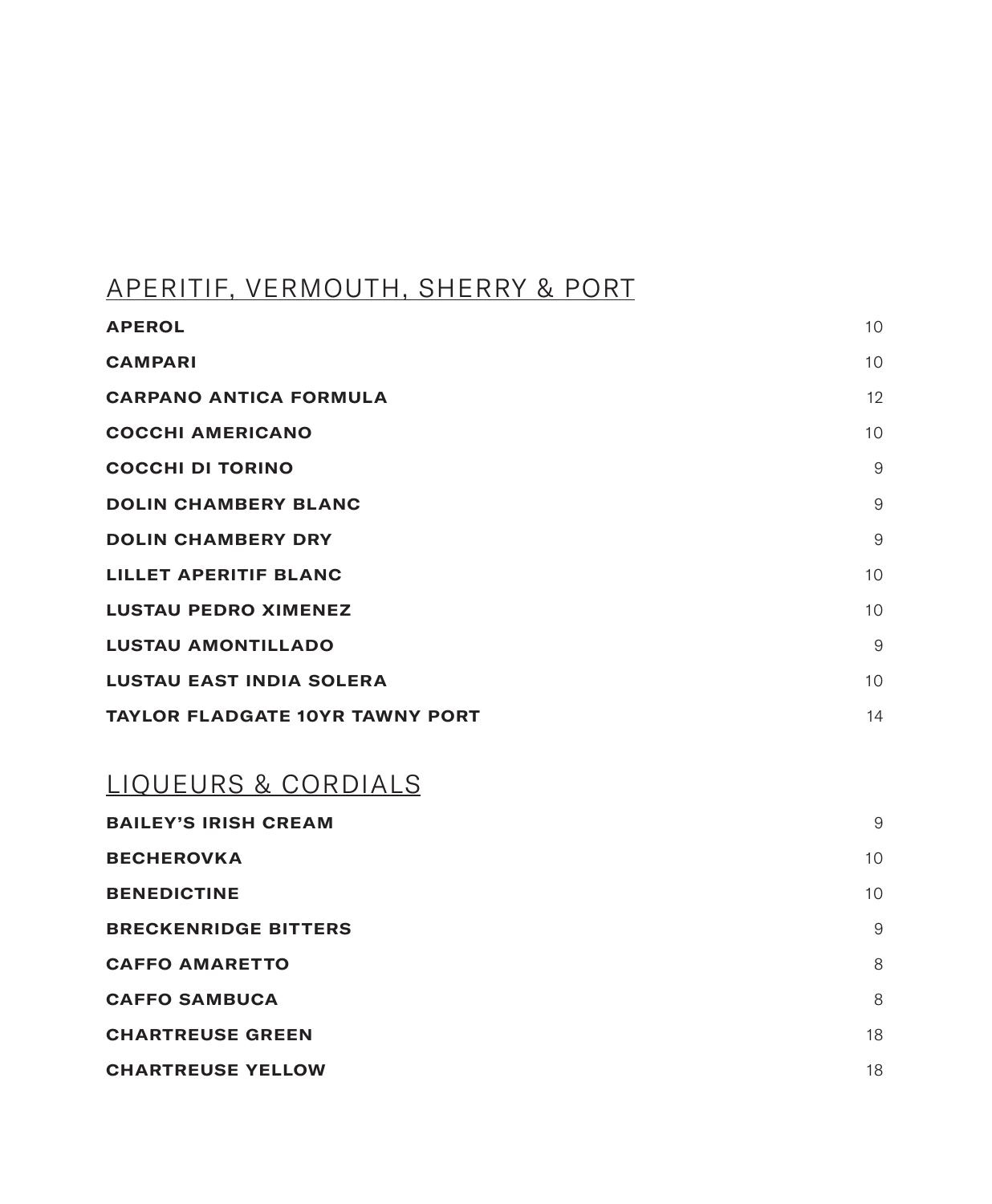### LIQUEURS & CORDIALS

| <b>FRANGELICO</b>                    | 10                |
|--------------------------------------|-------------------|
| <b>LICOR 43</b>                      | 10                |
| <b>GRAND MARNIER</b>                 | $12 \overline{ }$ |
| <b>NARDINI GRAPPA MANDORLA</b>       | 12                |
| <b>NARDINI GRAPPA ACQUA DI CEDRO</b> | 12                |
| <b>NARDINI GRAPPA BIANCA</b>         | 14                |
| <b>VARNELLI CAFFE MOKA</b>           | 11                |

 $\overline{\phantom{a}}$